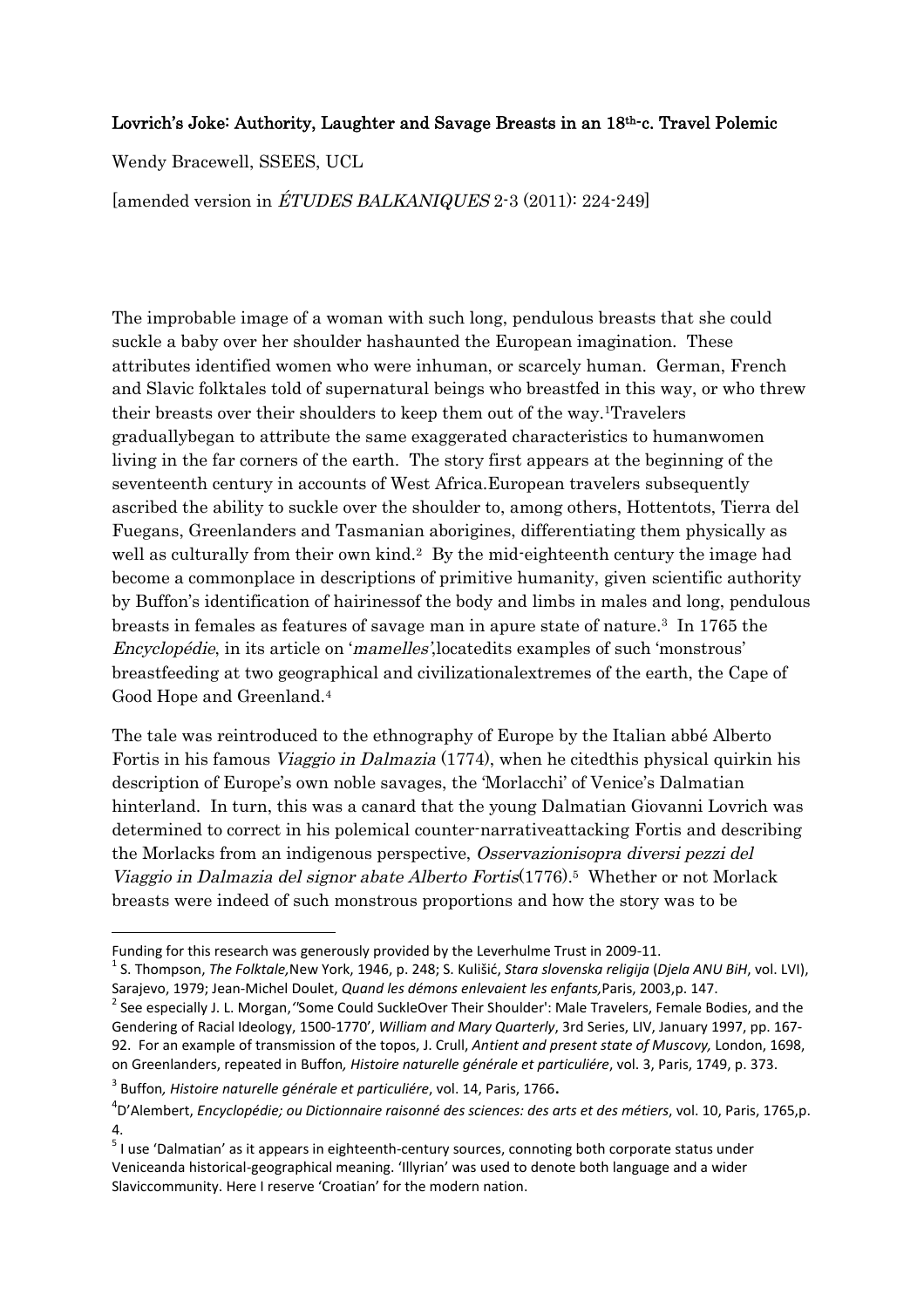verifiedwas one of the issues that was repeatedly discussed in the polemics that followed Lovrich's counter-blast –the reviews and pamphlets that Fortis published anonymously, pseudonymously and under his own name, and a final 'lettera apologetica' by Lovrich, published just before his early death in 1777. The tale did not end there – the story of the Morlack women who could feed their young over their shoulders was recycled in many forms. The image is still current in Croatian popular culture, appearing in newspaper articles aboutforeign perceptions of the nation,in internet horror-stories about breastfeeding, or in self-deprecatory jokes about national character.<sup>6</sup>

Fortis's and Lovrich's remarkson the scarcely human abilites of Morlack women and the prodigious size of their breasts have been noted in passing in scholarly analyses. Larry Wolff has recounted, with some amusement, their exchanges on 'the endlessly interesting subject of the breasts of Morlacchi women'as revealing personal antagonism between the two men; Božidar Jezernik made the story the basis of a critique of Enlightenment empiricism in the face of *raison d'état* and entrenched prejudice.<sup>7</sup> Here, however, I treat the topic as a means of examining disagreements between foreign travelers and the people whom they described in their travel accounts – 'travelees', to use Mary Louise Pratt's useful term.<sup>8</sup> The dispute between Fortis and Lovrich is just one example of what might be dubbed the travel polemic, in which travelees responded angrily to outsiders' accounts of their societies, addressing their complaints to the wider European Republic of Letters. This was a lively genre in the second half of the eighteenth and the beginning of the nineteenth centuries. It reflected thegreater circulation of printed travel texts, but also the growth of a new, particularist ethnology – the study of specific groups of men – that began to replace an older, universalistanthropology, the science of Man. When metropolitan travelers attempted not just to describe, but to account for the variety of humankind, often on highly determinist grounds, their'travelees' in turn protested, and claimed the right to inteprettheir own cultures to the world.

In addressing these polemics, I focus on the reception of travel writing. We know a great deal about how travelers constructed Europe's others, but less about how their accounts were read and used.The problem, as always, is one of sources.<sup>9</sup> Yet there are many examples of travelees answering back in the eighteenth century – fromreaders in Spain, Ireland, Scotland, Italy, Poland, Wallachia, and Greece, among others.Their responsessay a great deal about the reception of travel accounts, not by the intended readers, but by the people they described; and about the role of the travelers' gaze, and

<sup>6</sup> E.g., Jasen Boko, 'Morlaci, Laponci i Hotentoti', *Slobodna Dalmacija*, 2.12.2003;

http://forum.roda.hr/archive/index.php/t-3863.html and http://www.forum.hr/archive/index.php/t-411420.html(accessed 11.11.2011).

<sup>7</sup> L. Wolff, *Venice and the Slavs: The Discovery of Dalmatia in the Age of Enlightenment,*Stanford, 2001, p. 242, 254, 257; B. Jezernik, *Wild Europe: the Balkans in the gaze of Western travellers,* London, 2004.

<sup>8</sup> M.L. Pratt, *Imperial Eyes: Travel Writing and Transculturation,* London, 1991.

 $^9$  Though for the skeptical reception of travel writing by reviewers, analysed to show contemporary limits to authority claims, see among others N. Leask, 'Francis Wilford and the colonial construction of Hindu geography, 1799-1822', in *Romantic Geographies: Discourses of Travel, 1775-1844*, ed. A. Gilroy, Manchester, 20000 (with thanks to Alex Drace-Francis for this example, which hinges on a travelee's contribution, and for his comments more generally).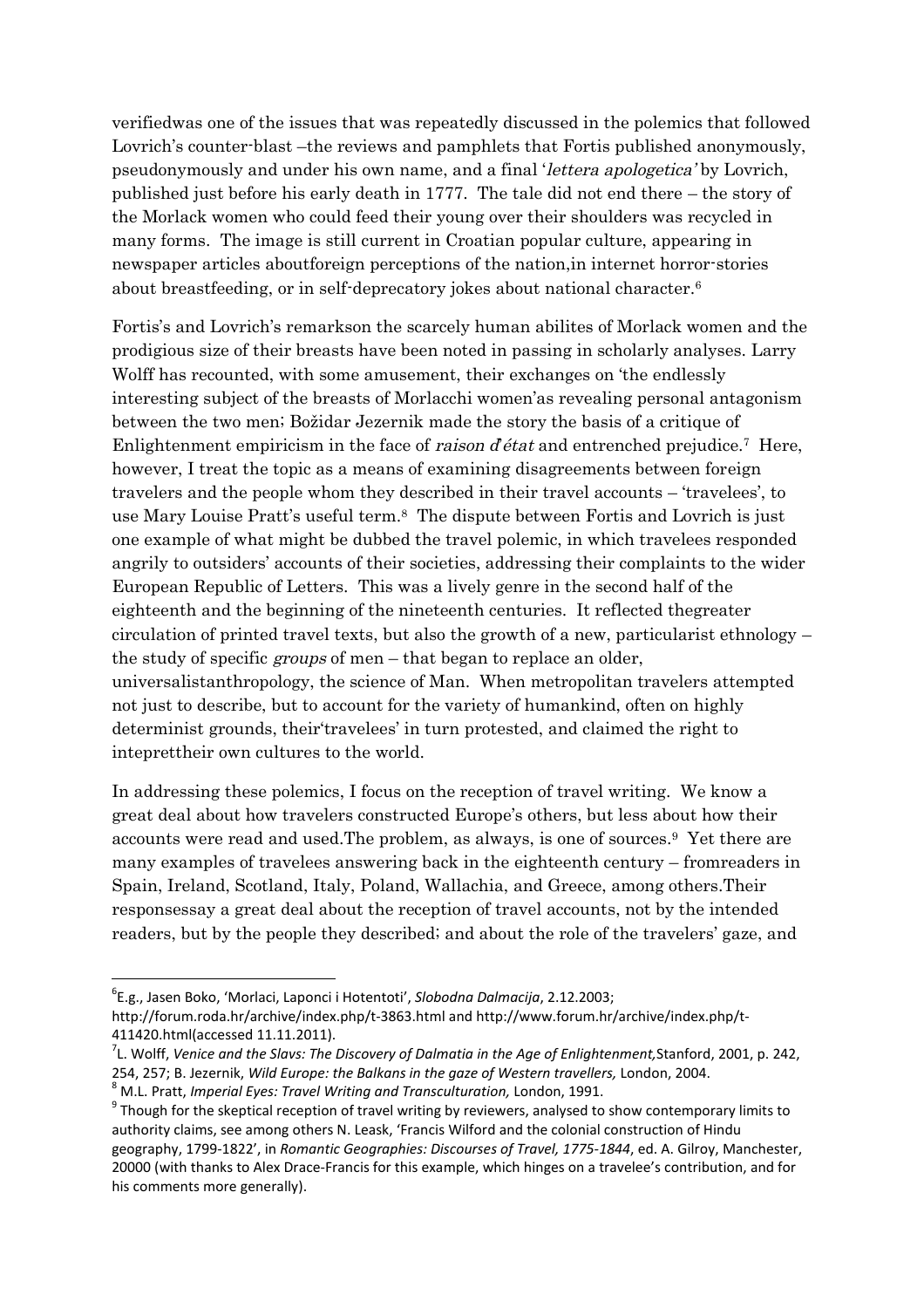the response to it, in the construction of identity outside metropolitan Europe. The picture that emerges from these travel polemics is scarcely one of authoritative travelersubjects and their mute objects of description. Butthe subsequent reception of these exchanges demonstrates limits to the travelees' ability to get their story heard, and reveals the gradual ordering of Europe into hierarchically-arranged cultural spaces: centre and peripheries, North and South, West and East.<sup>10</sup>

A dispute over authority was at the centre of the polemic over thegymnastically breastfeeding Morlacks. The tactics of the protagonists, and the way their protests were received, emerge through the publications that prosecuted this controversy publicly, the backstage private correspondence, and the reviews and translations that circulated subsequently. Re-reading these sources, some well-known and others much less so, led me to a surprising discovery in a strangely ignored contribution to the exchange.In Lovrich's final apologia, the tale of over-the-shoulder breastfeeding, initially appearing as a traveler's topos of otherness, is refigured as a travelee's joke. Lovrich revealed his jest in a bid to establish his own ethnographic authority and undermine his opponent's, but the joke draws attention to the mocking laughterthat pervaded this polemic and many others. This laughterthrows into relief claims and counter-claims to authority, exposes the writers' relations to various audiences, and evokes widely differing responses among subsequent readers, including modern ones. Listening to this laughter complicates earlier interpretations of their exchanges.Europe's development of internal alteritisms only very slowly prompted corresponding reactions from the targets of these prejudices. Ultimately, the story of the Morlacks' breasts is a talenot just about eighteenth-century discursive authority, but also about twentieth-century cultural cringe.

The outlines of the debate are well-known. Both men viewed the Morlacks through the lens of primitivism, though Fortis leaned towards a pre-Romantic sentimentalism, while Lovrich's position was that of an Enlightenment rationalist.<sup>11</sup>Beyond that, their attitudes to Dalmatia and its inhabitants were very different. When Fortis looked at the people of Dalmatia's hinterland, he was reminded of primitive peoples whose lives seemed to exemplify all that the civilized Europe of the eighteenth century had left behind: Lapps, Tatars, Hottentotts and American Indians or wild Highland Scots. Lovrich, in contrast, compared the Morlacks to Europe's ancestors, to the ancient Greeks, Romans and German tribes, or to the equally civilized Brahmins and Chinese.12Fortis saw theMorlacks existing in a timeless state of nature; Lovrich insisted on their history as a measure of their capacity to change. For the Italian Fortis, Dalmatia was divided religiously, ethnically and civilizationally. Each group had its own essential characteristics, determining the population'spotential as human capital

 $10$  The current article forms part of a projected book on the subject; elsewhere some such polemics have been discussed as individual cases, e.g. M. Calaresu, 'Looking for Virgil's Tomb: The End of the Grand Tour and the Cosmopolitan Ideal in Europe' *in Voyages and visions: towards a cultural history of travel,* ed. by J. Elsner and J.P. Rubiés, London, 1999.

<sup>11</sup> B.W. Maggs, 'Three Phases of Primitivism in Portraits of Eighteenth-Century Croatia,' *Slavonic and East European Review* 67/4, 1989, pp. 546–563.

<sup>12</sup>Ivan Pederin, 'Ideološka i književno putopisna pitanja Lovrićevih "Osservazioni" 1776.god.',*Radovi Zavoda JAZU u Zadru* 27-28, Zadar, 1981, pp. 203-214.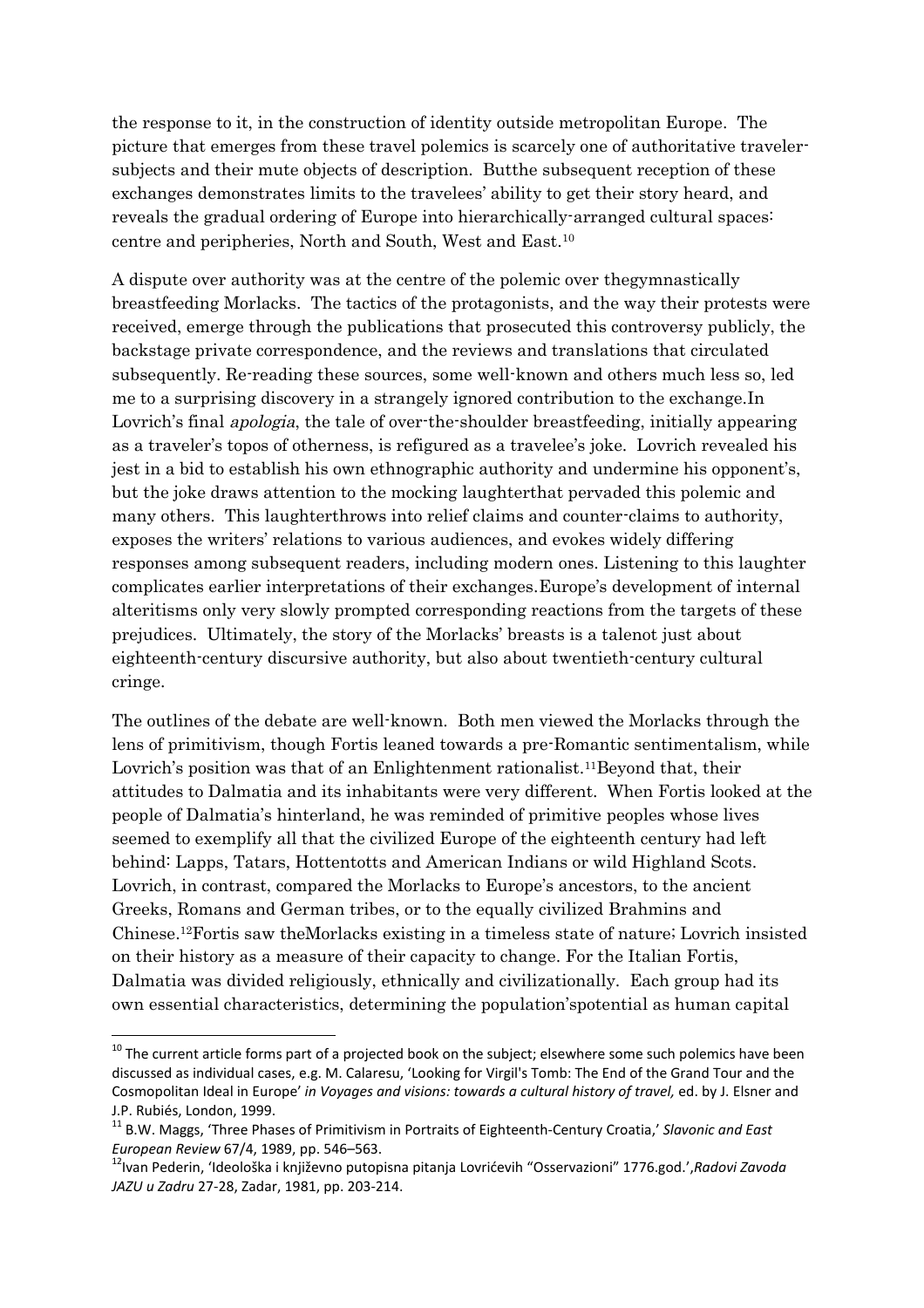for the Venetian empire, and demanding different modes of rule. The hinterland Morlacks were noble savages, whose simplicity should be preserved while their disorder was tamed by a 'salutary violence'. The common people of the coast, who spoke the same language as the Morlacks, were nonetheless of different descent, a mixture of Romans and later migrants; they were lazy and degenerate, and required harsh discipline. The urban elites (among whom Fortis had friends) were Italianized and surprisingly civilized – 'as cultured as could be desired in any respectable city of Italy'. Lovrich, on the other hand, insisted that all these people made up one single Illyrian or Slav nation with shared language and origins, despite their social and religious divisions. All equally shared a capacity for improvement and enlightenment,to their own benefit as well as that of Venice.However all, in different measure, were denied the possibility of achieving that potential, incapacitated by historical circumstances (especially long-term warfare on the frontiers with the Ottomans), by Italian disdain and,among the elite, by a lack of self-esteem, as demonstrated by their adoption of Italian dress and language.Fortis thought that he was paying the Morlacks a compliment when he labelled them primitives and savages; Lovrich knew that such a compliment could easily be turned to insult.

There was clearlymore at stake here than the size and uses of women's breasts. Still, the way each treated Morlack breastfeedinggives a sense of the way hethought, wrote and polemicized about the character of the nation. Fortis introduced the tale in a section on marriage, pregnancy and childbirthwhich focused on the simplicity of the lives of Morlack women and children. The women gave birth with none of the fuss of civilized societies; they fed their children at the breast, sometimes for four or six years, until they again fell pregnant. Consequently, Fortis felt disposed to accept the 'favola' that Morlack women had 'dugs' (zinne) of such 'prodigious length' that they could fling them over their shoulders or pass them under their arms to give suck to their infants (Viaggio, I, 81). Or perhaps, looking at Dalmatia with his head full of Hottentots and Lapps, he was predisposed to believe that Morlack women, too, were constructed in the same way. It was a revealing passage: for Fortis, the physical attributes and behaviour of the women marked the limits of what was 'noble' about the Morlacks' primitive existence.<sup>13</sup>

In his response, Lovrich stressed that 'before judging a people, one must have the precise particulars of their customs' (Osservazioni, 67). His discussion of Morlack breastfeeding followed this principle, rebutting Fortis's vision of the Morlacks as Europe's internal Others. Lovrich broached the subject by emphasizing the way that Morlack women breastfed their own children: like the ancient Germans,they thought that to consign a baby to a wetnurse was worse than bestial. Nature, and the next

<sup>13</sup>On Fortis's ambivalent disgust towards Morlack women, Wolff, *Venice and the Slavs*, pp. 166-67.In this respect, it is worth noting that Fortis took a Morlack girl, Anastasia Vukossich,to live with him in Italy, eventually making her one of his heirs. Comment on this relationship still circulated in the mid-nineteenth century (C. Ugoni, *Della letteratura italiana nella seconda metà del secolo XVIII*, 1856, vol. 3, p. 45); did fear of gossip underpin Fortis's printed expressions of repulsion for Morlack women? Lovrich made a sly comment on Fortis's behaviour when he compared an (un-named) Italian who carried off a Morlack woman to the Turk who abducted the hajduk Sočivica's daughter for his harem, and rhetorically demanded of his readers 'who was the more barbarian?' (*Osservazioni*, 236).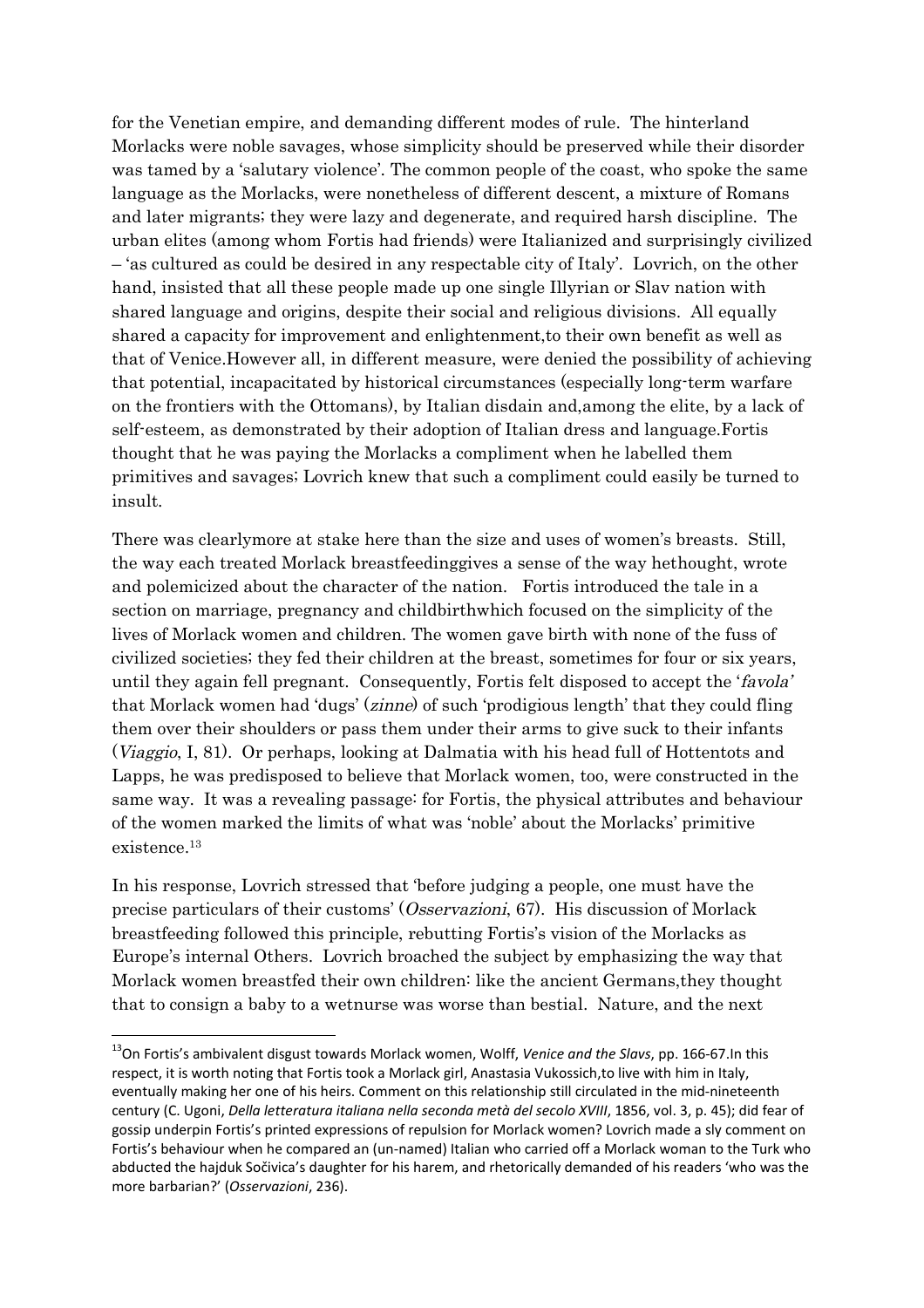pregnancy, determined how long a child remained at the breast, but three years was the usual limit and, while this may have extended to five or six years in the remote past, Fortis was wrong to claim the longerduration was the contemporary custom. Lovrich criticized Fortis's use of the word 'zinne' for breasts (the equivalent of teats or dugs,more often used of animals) as 'very bad', and noted in a footnote that theIllyrianword was sise. <sup>14</sup> He expressed his astonishment at Fortis's claim that Morlack women could breastfeed over the shoulder: 'I would never have suspected that a Natural Historian such as Fortis would have embraced this opinion, which foreigners have invented as a fantastic story'. Lovrich placed the tale in the context of national and racial characteristics by recalling Juvenal's remark that no one would be surprised to see a breast bigger than the baby nursing from it in Meroë, in Ethiopia, but he emphasized that Morlack women were not of similar stock (schiatta), a term with connotations of racial difference. He consideredthe degree of variation in the local population: true, some Morlack women had huge breasts (at least 'to the eyes of a foreigner'), but there were also average-sized ones in the same territory. Lovrich here explicitly insisted on the European dimensions of Morlack breasts: they were exactly 'like the breasts of many women of other European nations'. Lovrich then consideredthe possible influence of climate, which was however the same on both sides of the Adriatic –the effectswould be no different for Morlacks than for Italian women. The length of time that women spent breastfeeding was also irrelevant: otherwise similarly marvellous breasts would be seen among Italian wetnurses.Lovrich concluded by disclaiming any special interest in the subject other than the weight Fortis had given it: 'It would never have crossed my mind otherwise to write a dissertation on this point' (81-82).But his brief passage was a virtuoso performance, criticizing Fortis not just for error but for impropriety (and, in true primitivist fashion, getting in a dig at women who were too civilized to nurse their own babies), while applying ethnic profiling, empirical observationand logicinhis defence of the Europeanness of Morlack breasts and breastfeeding.

Lovrich's Osservazioni provoked Fortis to publish at least three, and possibly five responses, in less than a year. Contemporary gossip and Fortis's own correspondence suggest he feared the effect of Lovrich's criticisms on his career, and particularly his hopes of being offered the chair of natural history at the University of Padua. <sup>15</sup>All his replies follow the same formula, working through a selection of Lovrich's criticisms, disputing their validity, and identifying the Dalmatian's own shortcomings. The resultingquibbles obscure any larger differences between the two approaches. Fortis showed little interest in following up the Dalmatian's diagnoses of economic and social problems, let alone the character of its inhabitants and the perfectibility of the

<sup>14</sup> G. Romani, *Dizionario generale de' sinonimi*, 1826, vol. 3, p. 496, '*zinne'*: usually applied to animals; '*linguaggio basso*' when applied to humans.

<sup>15</sup> C. Fisković, 'Josip Offner i Ivan Lovrić', in *Ivan Lovrić i njegovo doba*, Sinj, 1979, pp. 181-91 (rivalries over the chair of natural history); Arhiv Muzeja Splita (AMS), *Bajamontijeva pisma*, Fortis to Giulio Bajamonti, Easter Sunday, 1777 (*Viaggio* tranlated in spite of Lovrich's objections). Note that the excerpts from this correpondence published by I. Milčetić, 'Dr. Julije Bajamonti i njegova djela', *Rad JAZU*, No. 192, 1912, pp. 97- 250,are incomplete and sometimes inaccurate. A recent volume transcribes these and other letters from Fortis: Luana Giurgevich (ed.), *Dall'epistolario di Alberto Fortis. Destinazione Dalmazia*, Piran, 2010 (my thanks to Luana Giurgevich and Kristjan Knez, of the Società di studi storici e geografici Pirano, for making this publication available to me).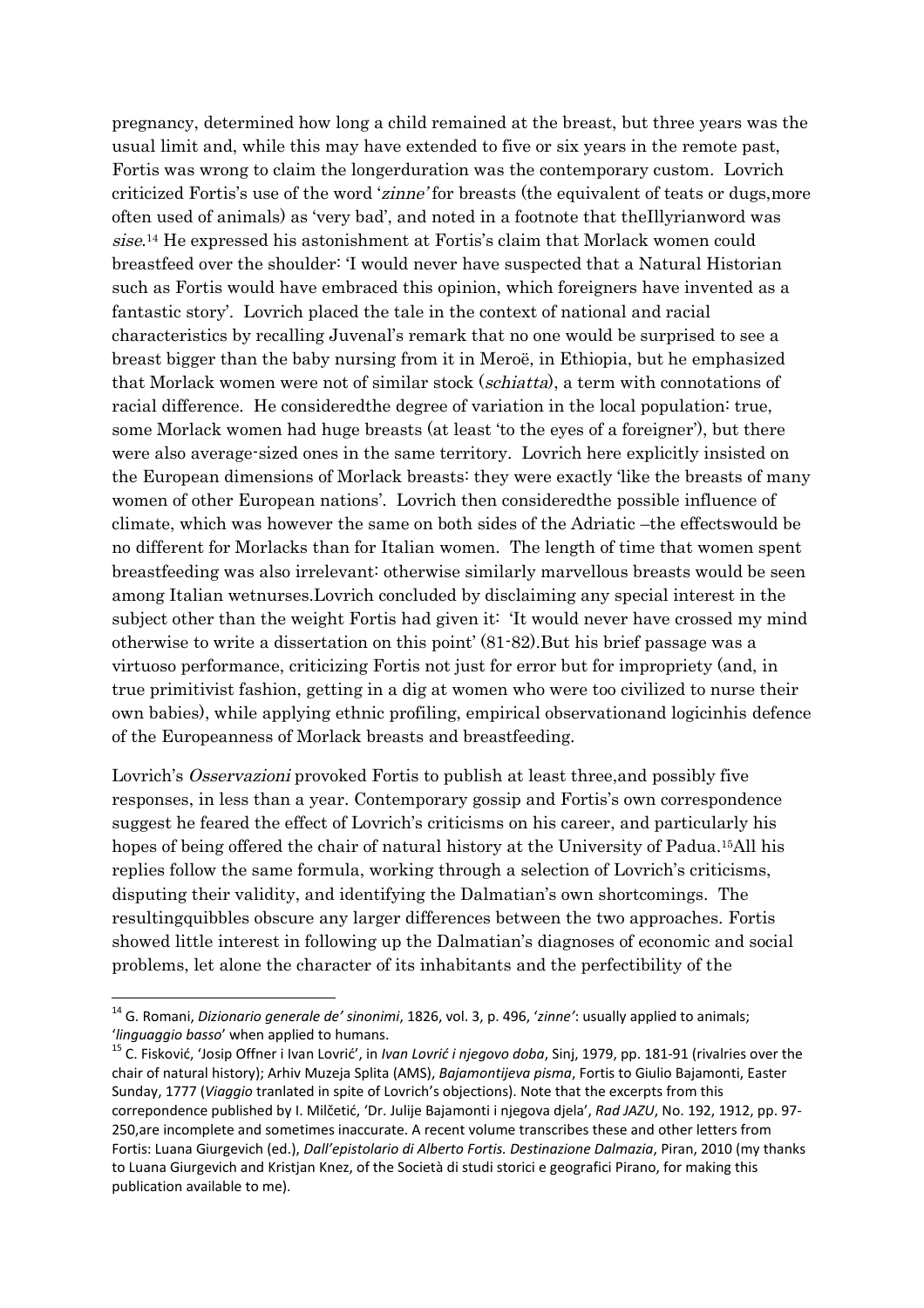Morlacks. The real issue in the polemic was the authority to pronounce uponthe people and the province. Fortis feared, as he recognized in a private letter to J.S. Wyttenbach, a Swiss scholar, that 'those fools who make up the largest number of those gentlemen who read prefaces would sooner believe that a Morlack should know his country without studying it better than an Italian who had occupied himself with it over several months'.<sup>16</sup> His responses show the sorts of weapons he relied upon to 'enlighten these fools' and establish his own superior authority: detailed rebuttals, lists of the names of colleagues and assistants who had aided his research in Dalmatia, references to marks of professional esteem (membership of academies, publications in foreign journals, translations of his work) – but also ridicule of his opponent.

His first unsigned review in the Nuovo Giornale d'Italiapraised Lovrich's ambition but censured his execution, deriding the value of Lovrich's work by focusing on the most trivial of his corrections of Fortis, and insinuating that Lovrich was not the real author of the book. Fortisraised the issue of authoritative knowledgedirectly with respect to Lovrich's chapter on the customs of the Morlacks. Heconceded that Lovrich, as a Morlack 'co-national', 'ought to be trusted more than the Italian Fortis', but also argued that Lovrich had generalized the customs of his own district to the whole of Dalmatia.17A second review responded to praise of Lovrich in the Florentine Gazetta universale (15 June 1776: 383-84), among other things for keeping his promise not to insult Fortis while criticizing his opinions. This anonymous contribution in the Efemeridi di Roma(probably by Fortis, or someone very close to him) wasmore heated than the previous review: the criticisms made by the 'pseudonymous youth' were 'insipid', his book was 'miserable', the author was 'as infelicitous an etymologist as he was a bad logician', Lovrich was an apologist for a heretic and a friend to the highway robber, Sočivica, whose'detestable Life', included in the Osservazioni,'has nauseated all good men', and more. The reviewer was certain that 'an adversary such as Sig. Lovrich will make our Sig. Ab. Fortis laugh. *Impar congressus Achilli* [i.e. Lovrich was no match for 'Achilles'] and announced that a young Dalmatianfrom the island of Cres would soon prove that Lovrich 'has in no way found the Italian traveler to be in error'. The review concluded: 'We look forward to seeing the jest, if these two Slavs set to scratching one another!'<sup>18</sup>

This review by a 'young man of Cres', entitledSermone Parenetico or 'exhortative sermon' was in fact written by Fortis himself and published in Modena in 1777 under the pseudonym of 'Pietro Sclamer of Cres'– after some delay, which Fortis attributed to Lovrich's allies among the Venetian censors.<sup>19</sup>The 28-page pamphlet listed

<sup>16</sup>Ž. Muljačić, 'Iz korespondencije A. Fortisa s J. S. Wittenbachom'*, Radovi Filozofskog fakulteta u Zadru* 7, Zadar, 1968, pp. 113-118.

<sup>17</sup>*Nuovo Giornale d'Italia*, 20 July 1776, pp. 2-5; unsigned, but attributed to Fortis in the index.

<sup>18</sup>*Efemeridi di Roma*, 31 August 1776, pp. 274-78; not by a Dalmatian, since Fortis was still demanding that they contribute to the controversy on his behalf (AMS, *Bajamontijeva pisma*, Fortis to Bajamonti, 26 Sept. 1777).

<sup>19</sup>*Sermone Parentico di Pietro Sclamer Chersino al signor Giovanni Lovrich, nativo di Sign in Morlacchia, autore delle Osservazioni sopra il Viaggio in Dalmazia del Sig. Abate Alberto Fortis,* Modena, 1777. Contemporaries assumed that it was by Fortis, but he stoutly maintained the pretence that it was by a Dalmatian. However, a hitherto unremarked slip of the pen in the text citing material published in an 'English journal' as 'mine'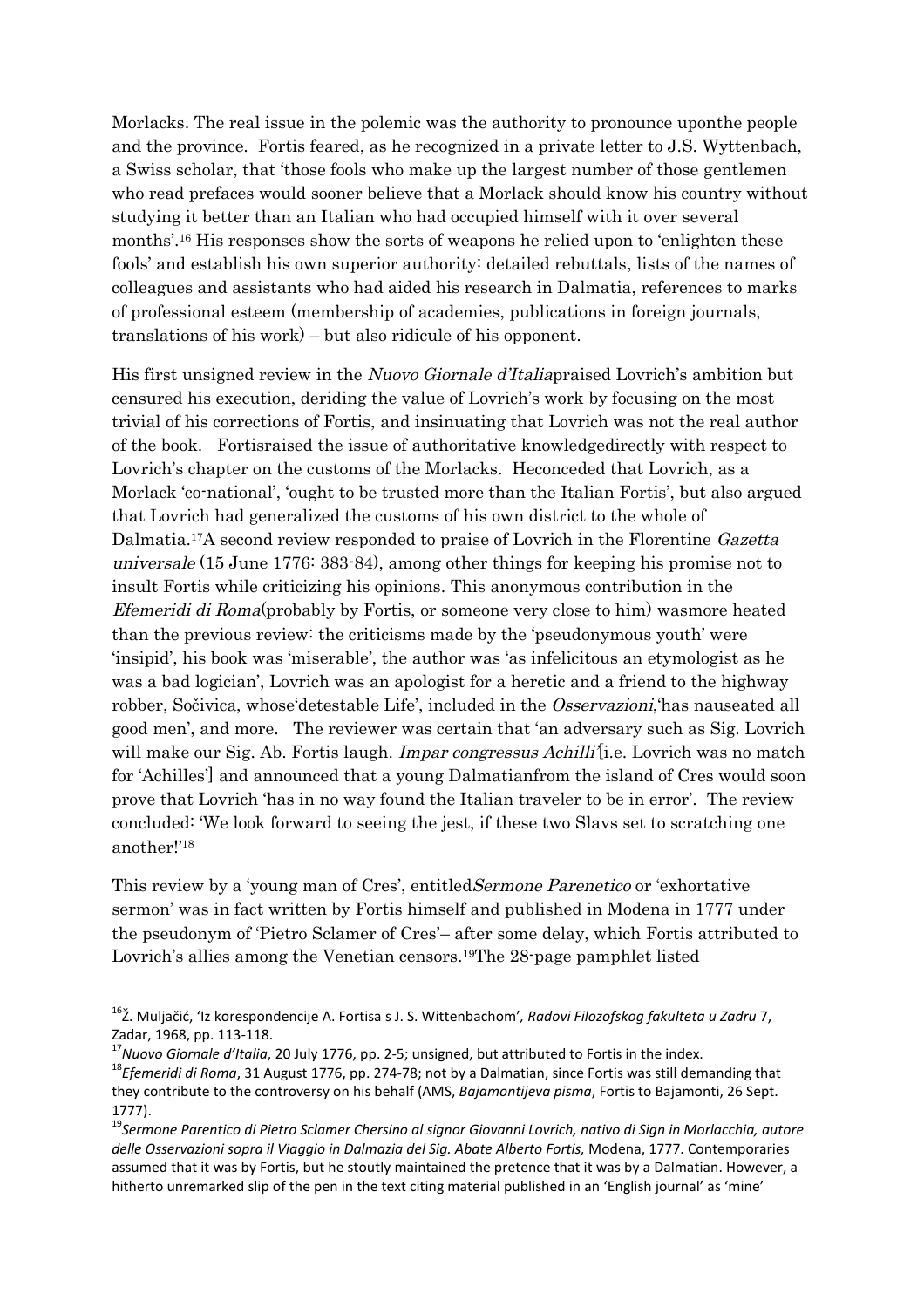Lovrich's'barbarisms in language, errors in fact, false interpretations, extravagant deductions, contradictions' (Sermone, 20) and assailed them with a vituperation unmatched in other reviews. Lovrich's comments on Morlack breastsreappeared in the context of claims to linguistic expertise. 'Sclamer', who allegedly spoke Illyrian as a native, defended Fortis's grasp of that language, while regretting that the Italian wastoo ready to concede authority to a Dalmatian such as Lovrich.Still, 'he could not have refrained from laughter, finding himself reproved for having called Morlack breasts zinne, and finding that you took this word, which is pure and simple Tuscan, for a mistake in Illyrian'. This – deliberate?— misreading of Lovrich's complaint shifted the reader's laughter from Fortis's lack of decorum to Lovrich's lack of linguistic skills:'Sclamer' recommended that Lovrich purchase an Italian dictionary. 'Sclamer' went on to remark that he would happily leave to Lovrich the task of ascertaining the size of the 'dugs' to be found in Lovrich's native district of Sinj. However, not even Lovrich could 'stand on two feet and deny to one of your co-nationals, who treats you with such politeness, that the revolting long breasts which Abbé Fortis remarked were to be seen, with nausea, even in Croatia' and that children were breastfed even to the ages of four or five years. After all, 'Sclamer' had seen this personally in Fiume(Sermone, 24). The over-the-shoulder claims vanish unremarked in the ridicule.

Larry Wolff is right to point out the main weakness of Fortis's claims to base hisconclusions on empirical observation: a foreign public had no means of verifying whether he was correct when he was challenged by a Dalmatian native.<sup>20</sup>By inventing 'Pietro Sclamer' to speak for him, Fortis effectively conceded greater authority to a Dalmatian who could adjudicate between his claims and Lovrich's at those points where he was most vulnerable – his linguistic expertise and local knowledge. But there was much more to this appropriation of a Dalmatian voice than simply borrowing authority.Fortis was anxious lest the silence of his Dalmatian colleagues be taken as evidence of their agreement with Lovrich: 'Sclamer' said as much, anxious lest Lovrich's readers think that 'the Dalmatians have shown no displeasure with your extravagant proceedings' (Sermone, 5). In private letters, Fortis had urged his Dalmatian friend Giulio Bajamonti to speak out against Lovrich, and chided the members of the Split academy for not taking up cudgels for him.<sup>21</sup> Rather than waiting, however, Fortis took it on himself to ventriloquizehis own idea of what the Dalmatians ought to feel and say. Thus, addressing Lovrich in the person of 'Sclamer': 'it seemed to me that you have done dishonour to the nation, which fully ought to be, and certainly is, grateful to Abbé Fortis, who was the first foreigner who conceived of making our provinces illustrious' (Sermone, 5). Lovrich's book, on the other hand, had 'distressed the good and grateful

indicates the true author(*Sermone*, 17). This refers to a letter from John Strange, quoting Fortis, in *Archaeologia, or, miscellaneous tracts relating to antiquity*, vol. 3, London, 1775. On the censors, see Ž. Muljačić, *Putovanja Alberta Fortisa po Hrvatskoj i Sloveniji, 1765-1791,* Split, 1996, p. 113; Muljačić, 'Iz korespondencije', 115; AMS, *Bajamontijeva pisma*, Fortis to Bajamonti, Easter Sunday, 1777. <sup>20</sup>Wolff, *Venice and the Slavs*, 254.

<sup>21</sup>AMS, *Bajamontijeva pisma*, Fortis to Bajamonti, Easter Sunday 1777 (the Split academicians should be honored 'to be beaten like a carpet by this madman', but 'those so honored should pay him a tribute'); 1 Aug 1777 (Dalmatian academicians 'should 'take a whip in hand'; why are they 'stupid' in the face of'this ass who bites and kicks'?); 26 Sept. 1777 (Bajamonti should neutralize the 'stench of this shitty Morlack-Trogir writing').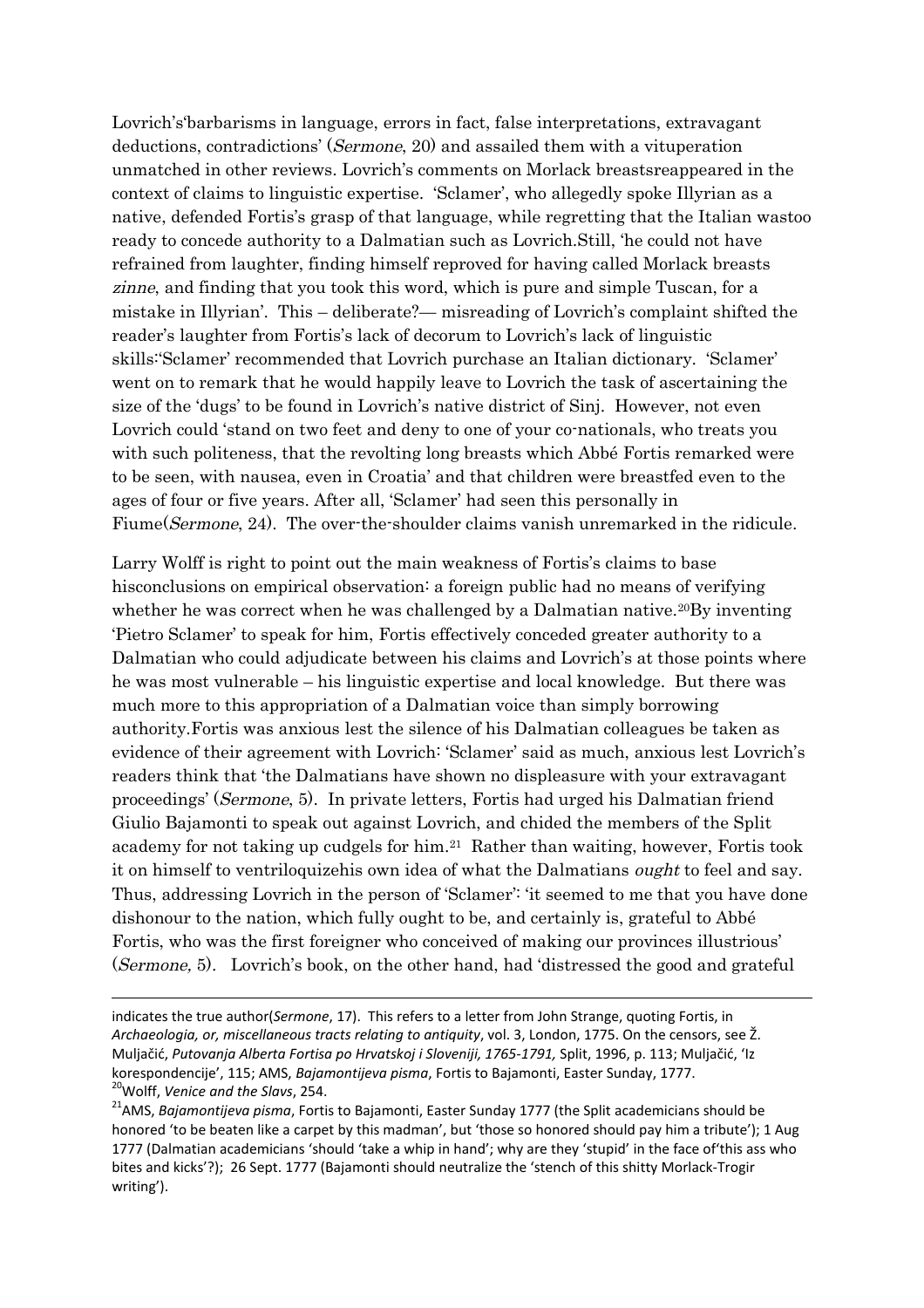Dalmatians' (Sermone, 27).In other words, Fortis felt that he deserved Dalmatian gratitude for having done their country the honour of having introduced it to the world; and that Lovrich had dishonoured Dalmatia, not only by commemorating the life of a bandit, but by not having been properly deferential to the eminent Italian. Fortis firmly believed that 'good Dalmatians' were 'grateful Dalmatians'.

Fortis's burlesque was also staged to entertain: it delivered the promised spectacle of a Slav-on-Slav cat-fight, with 'Sclamer' in the role of aschiavone, astock figure of the Venetiancommedia dell'arte who served as an excuse for extravagant linguistic parody. While the tone of Fortis's signed responses to Lovrich is lofty and magisterial, that of 'Sclamer' is exuberantly abusive. The difference was important to Fortis, who made a point of it when sending copies of the polemical pamphlets to Wyttenbach: 'You will find that that my tone is not that of the seething Illyrians'. Indeed. Listen to the epithets used by 'Sclamer' in addressing his adversary, in contexts that render them entirely ironic: 'O young Sig. Lovrich', 'brisk Sig. Lovrich', O meek, thoughtful, poor, innocent, prudent, exact, tireless, most robust, inexpert, most diligent, modest, exasperated, learned, most erudite, truthful, most beloved, 'O honoured Sig. Lovrich'! 'Sclamer' lectured Lovrich on the tone a critic should take:

'the most civil possible. Insult, malign sarcasm, and impertinent mockery make a few people laugh, nauseate a greater number, and prove nothing. He who wishes to make known the imperfections of a book should not injure or bite the person of the author, nor can he do this without dishonouring himself. You have busied yourself biting and injuring Abbé Fortis, but he will not bite you nor injure you, as I have not, since I have only attended to the errors of your writing' (Sermone, 20).

So it was not impertinent mockery or malign sarcasm, when 'Sclamer' pretended, for instance, that breastfeeding would necessarily be cut short in Lovrich's district of Sinj if all the children resembled him, since 'mothers would be obliged to wean them right away, so as not to be bitten' (24). The contrast between the solemn rejection of insult and the actual abusewas just part of the comedy.Dragging up as a Dalmatian allowed Fortis to 'bite' and ridicule Lovrich at no cost to himself – his mask allowed him to maintain the fiction of Abbé Fortis as a civilized Italian. Perhaps the play-acting also allowed Fortis to indulge the 'savage self-esteem' he had felt when he had been praised by a Morlack and recognized (so he claimed) as one of them: 'Sir, you are not an Italian poltroon, you are a Morlacco!' (Viaggio, II, 87).

On the other hand,Fortis's Dalmatian masquerade – like that of the commedia dell'arte schiavone – simultaneouslydepended upon and reinforced the stereotype of uncouth, violent, savage Slavs, some 'more civilized' and some less so. This in turn propped up a hierarchy of 'coltura' among nations, running from the civilized Italian to 'the more cultured Dalmatian' to the savage Morlack. 'Sclamer' referred to this hierarchy with heavy irony, telling Lovrich that 'I have the disgrace to have been born and raised on an island in the Quarnero; and therefore feel myself to be inferior to you, who are a Morlack, and in consequence more noble, more valorous, and more virtuous than myself' (6). More noble, maybe, but 'Sclamer' lost no opportunity to remind Lovrich not only that was he a Morlack, but that he had been born in a 'wild' and 'uncivilized' district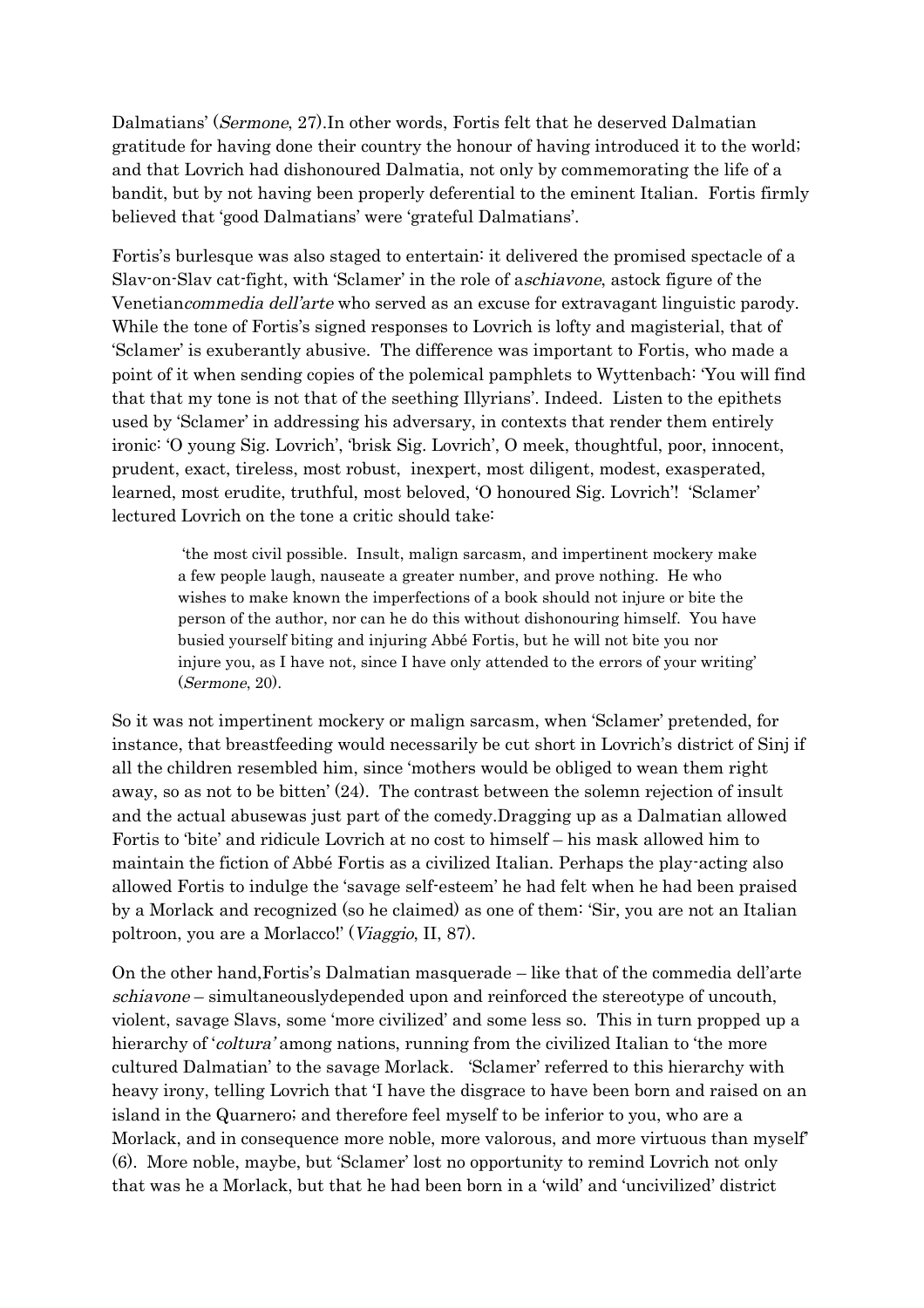(Sermone, 8, 18). And as such he was obviously inferior to the cultivatedItalian: 'Examine yourself, Sig. Lovrich, and you will see that there is a great difference between an inhabitant of the fields of the Cetina, and Abbé Fortis' (11), just as there was between Dalmatia and Italy, 'which is certainly not a savage land, and in any part comparable to your Morlacchia' (9). An unremarked irony here was that the verbal antics Sclamer displayed as a travesty Slav were, in turn, precisely the sort of voluble excesses then being attributed to Italian 'poltroons' by the English, and which Fortis's patrons Hervey and Strange may have had in mind, when wishing that Fortis had 'less wind in his sails and more ballast in his bottom'.<sup>22</sup> Perhaps this had some part in the vehemence with which the Italian insisted on the proper place of those civilizationally inferior to himself.In any case, this faux-Slav slapstick was far more abusive and personal than anything the Slav Lovrich had written about the Italian Fortis.

In the meantime, however, Lovrich had returned to the debate with his own Lettera apologetica, a text that is completely unread today.23In 16 unapologetic pages, Lovrichdefendedhimself against the reviews by Fortis and 'a partisan of Sig. Fortis', by whom Lovrich appears to have intended Giulio Bajamonti.<sup>24</sup> He addressed his letter to the academician Antonio Maria Lorgna, on the grounds that Lorgna, as a 'profound philosopher, knowledgeable about the Illyrian language and our places', would be capable of adjudicating between the two adversaries. (Lorgna's father had been an officer, and Lorgna himself a cadet in the company of Croatian cavalry in Verona.)Lovrich began by placing the reviewers' criticisms side by side with his own and defending his claims. To the extent that their criticisms were petty and carping, so were his responses, something he admits. The larger issues raised in his Osservazioniare lost in the rough and tumble, just as in his critic's ripostes. Instead, Lovrich homes in on issues of ethnographic authority.Evidence rather than assertion, autopsy rather than hearsay – according to Lovrich, there was no dispute about these basic principles and the authority they conferred. But beyond that, whose view of a culture should prevail? By what principle did Fortis deny the validity of traditions preserved by the Dalmatians in the absence of other information? 'Should not the preferred opinion be that which has been handed down by the nation itself, as long as it is not repugnant to truth?' Lovrich goes on to confront one nation's civilization to another's tradition: 'if a writer of one nation, however civilized it may be, were to negate or correct the traditional and probable memories of another nation which preserves them, would that not perhaps render him the object of the other's laughter?' (6) 'Civilization' was not enough to confer the authority to know and to represent others; pulling rank was a form of arrogance and deserved laughter in response.

<sup>&</sup>lt;sup>22</sup>Wolff, 120; Muljačić, Putovanje Alberta Fortisa po Hrvatskoj i Sloveniji (1765-1791), Split 1996, pp. 59 ff. For a contemporaneous travel polemic against English travelers' depictions of the Italians, J. Baretti, *An account of the manners and customs of Italy with observations on the mistakes of some travellers, with regard to that country,* London, 1769.

<sup>23</sup>*Lettera apologetica di Giovanni Lovrich al celebre Signor Antonio Lorgna, Colonello degl'Ingegneri, Membro di varie più illustri Accademie di Europa, in cui confutano varie censure fatte al suo libro, che à per titolo:Osservazionisopra diversi pezzi del Viaggio in Dalmazia del signor abate Alberto Fortis,* Brescia, 1777; my

thanks to Stefano Petrungaro for arranging for the Padua University Library copy to be copied for me. <sup>24</sup>Lovrich got their authorship back to front, attributing that in the *Efemeridi di Roma* to Fortis, and in the *Giornale d'Italia* to 'a partisan of Fortis'.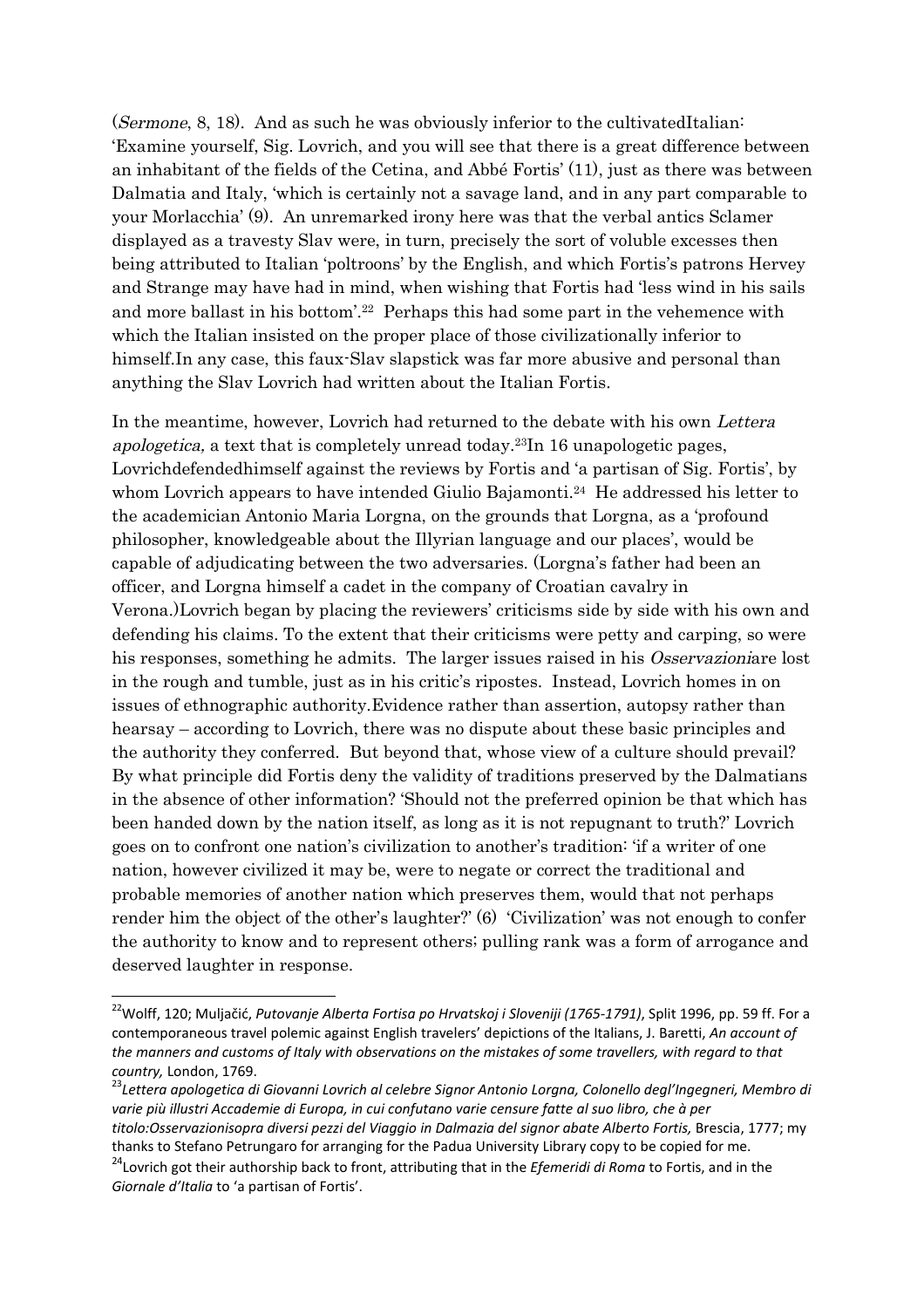Lovrich wasacutely aware that Fortis had attempted to discredit his own claim to authority by labelling him an uncivilized Morlack and not a 'more civilized' Dalmatian. This was a constant in Fortis's comments on Lovrich, private, public and pseudonymous.<sup>25</sup> But Lovrich, far from being ambivalent about his own relationship to the Morlacchi, made it a point of national pride, explaining to Lorgna: 'In case you have not understood, Sig. Censor informs you that the Morlacchi are my co-nationals, not because of the reason for which I pride myself to be so, but because he foolishly believes to do me an injury' (11): Fortis's idealization of the Morlacks did not extend to recognizing one of them as an equal. At the same time, Fortis had deridedLovrich's limited knowledge of these Morlack co-nationals: 'on the one hand I bravely deny facts known to all the province, and on the other I set as universal some usages and opinions solely pertaining to that tiny territory where I was born' (11). While in the Osservazioni he had observed that the knowledge of a people's customs needed to judge them could be acquired 'even while sitting down', in his LetteraLovrich backtracked, stressing that he too had needed to gain his knowledge of the Morlacks empirically, not least by travel through Dalmatia. But travel was not everything:even while at home, Lovrich claimed, he had better reasons than others to inform himself about the Morlacchi(Osservazioni, 67; Lettera, p. 11).

By contrasting his own engaged interest with the investigations carried out by Fortis and his friends, Lovrichtook the argument into his adversary's camp. While in his Viaggio Fortis presented his acquaintance with the Morlacchi as the result of personal encounters, he had also solicited help from a wide range of native Dalmatian informants. Fortis had drawn up a questionnaire to guide collaborators, entitled 'Preliminary notes believed necessary to serve to direct travels intended to illustrate the Natural History and the Geography of the Provinces adjacent to the Adriatic, and particularly Istria, Morlacchia, Dalmatia, Albania and the contiguous islands'. The section entitled 'on the Men' went from the rise and fall of population through 'stature and general hairiness' to 'monstrosities', 'names of national heroes', 'distinguished families' and ancient statutes.<sup>26</sup> Lovrich's first point was that the urban Dalmatians Fortis relied upon for information did not know much about the peasants and shepherds of the rural hinterland, and their motives in seeking such information were less personal and urgent than his own, as someone who lived and worked with these people. Lovrich gave a glimpse of the means theyusedto collect material. One had tried to overawe his informant: 'with the exhibition of a watch he sought general details from one of our Franciscans who has spent his life as a priest in various villages, but who refused to give them to him' (11). The scene is reminiscent of the explorer-ethnographer dazzling a recalcitrant native with his stereotypical string of beads.

Another collaborator was 'the partisan of Sig. Fortis', believed by Lovrich to be the author of the review in the Giornale d'Italia. According to Lovrich, this fellow student –

<sup>25</sup> As well as the two anonymous reviews in *Efemeridi di Roma* of 1776 and 1777, identifying Lovrich as a Morlack, see also private letters to Wyttembach (Muljačić, 'Iz korespondencije', p. 113: '*jeune Morlaque*'); AMS, *Bajamontijeva pisma*, Fortis to Bajamonti, Easter Sunday, 1777, '*Morlacco energumeno'* ('possessed by demons'); 8 August 1777, '*il pastorello Lovrich'*; and in Sclamer, as above.

<sup>26</sup> Reprinted in Muljačić, *Putovanja*, pp. 181-88.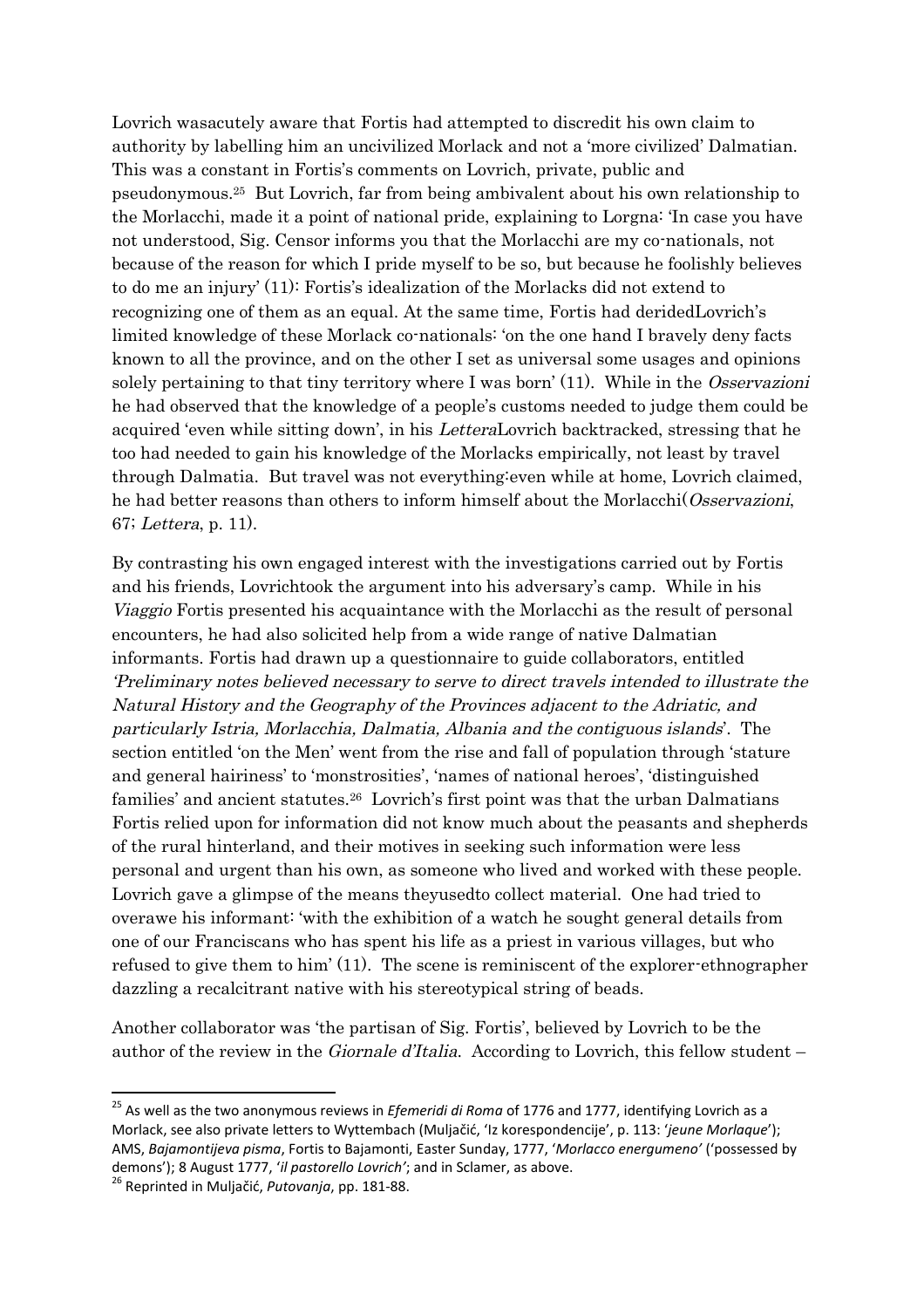identified by Fortis as Giulio Bajamonti – had solicited information on the customs of the Morlacchi, perhaps on the basis of Fortis's 'preliminary notes':

A few years ago, the partisan of Signor Abbé Fortis importuned me several times in my rooms in the College of San Marco in Padua, to give him general notes on the usages of the Morlacchi, in order to fatten up the book of his friend Sig. Fortis. But now what? At that time I knew enough to provide universal notes, but now he leaves me the full liberty to determine only the customs of my own territory?

Lovrich then moved on to the motif of the gullible traveler, and the temptation to feed him the tales that he expects to hear. His self-justification turns on a jest:

It so happened at that time that, having filled a page with these customs, one of my closest friends, my dear friend Sebastiano Salimbeni, dissuaded me from the thought of writing more, telling me, 'Why should you fatigue yourself for others, who will perhaps not even thank you?' And he then later added, 'Write that the breasts of the Morlack women are so long that they throw them over their shoulders, and see whether the writer on the customs of the Morlacks will print as true even this fable'. I wrote it for a laugh [per ridere], and found it printed by Sig. Fortis in all seriousness in volume one of his Viaggio in Dalmazia on page 81.

Lovrich presents the story primarily as a means of establishing his own authority to write on Morlack customs in general and in particular. He concluded: 'If the partisan of Sig. Fortis had recalled this matter, he would have sought some other flaws, I believe, in order to defend his friend' (11).

This explains Lovrich's comment, in his Osservazioni, that contortionist Morlack breastfeeding was a tall story 'invented by foreigners' – who here turns out to be a sceptical Italian university student well versed in the natural history of savage man. It is impossible to know whether Lovrich's account is true, but it is certainly plausible that he wrote it 'for a laugh'. It is easy to imagine the two young men laughing at the Paduan abbé's eagerness to see the Morlacks as savages, betrayed by his questionnaire's interest in 'stature and hairiness'. Their amusement might have been increased by Fortis's exoticizing attitude to Venice's overseas possessions, which were ordinary and everyday to both of them: while Lovrich was a Dalmatian, the Veronese Salimbeni had family ties on Corfu. That Fortis made such play of his sceptical attitude to hearsay only improved the jest. And as with most jokes, even private ones, the ensuing laughter defined a boundary: in this case, excluding the Italian traveler who was so keen on empathising with his Dalmatian subjects; even,when it suited him, with those savage Morlacks (not an 'Italian poltroon', but 'a Morlacco'). Lovrich kept this joke private in his Osservazioni, instead attempting to persuade the naturalist –with observation, logic and comparison – that Morlack breasts were not at all savage or non-European. He only invited readers to laugh along with him at the gullible naturalist when his reviewer questioned Lovrich's ethnographic authority, and promised that Fortis would make him a laughingstock. Lovrich's conclusion to his pamphlet displayed some heavy-handed irony on the subject of laughter: 'To confess the truth, I don't think so highly of myself as to confront such an Achilles, but if fraternal charity were not so close to my heart, I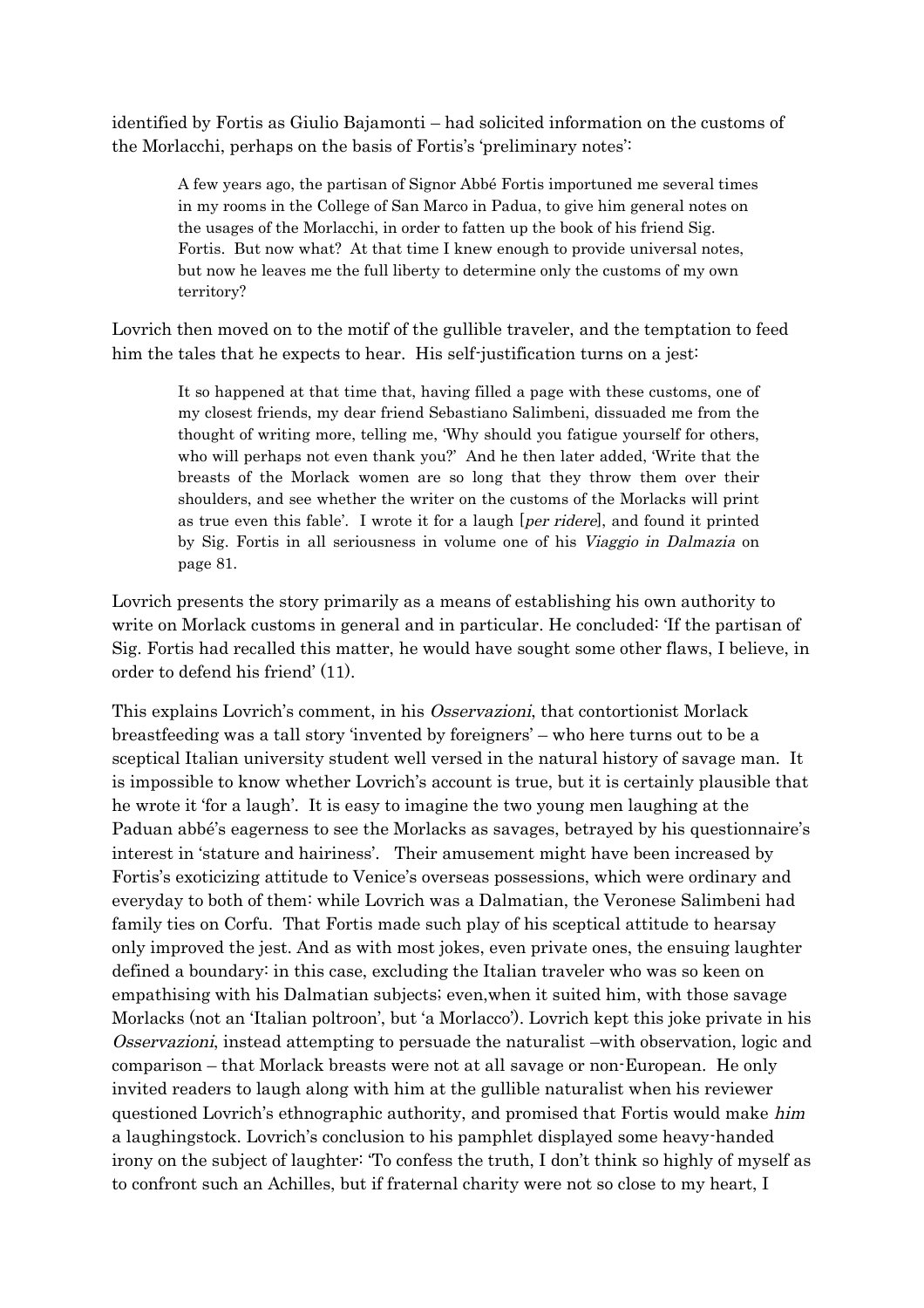would like to offer Sig. Fortis such motives for laughter that he would be in danger of suffocating from laughing so much' (13-14).

In his open letter rebutting Lovrich, L'Abate Fortis al signor Giovanni Lovrich (Brescia, 1777), Fortistook ahaughtytone, denying that such an adversary made him laugh; 'rebukes written honestly and reasonably against my affairs' prompted 'joyous laughter', but Lovrich's 'waste of time, of talent, and of good opinion' made him weep. But, characteristically, Fortis tried to have it both ways: 'do you know who was laughing, a little maliciously? […] A young man of Cres was laughing' and he warned of the consequences should this laughter turn to anger (viii). Both the laughter and the anger were, of course, Fortis's own.As far as Morlack breasts were concerned,Fortisdenied that he had fallen for Lovrich's joke: 'As concerns the notes which you claim to have had the delicacy to communicate to Sig. Bajamonti, to make mock of him, and of me, I have not the honour to recognize them, and I assure you that I made no use of them whatsoever' (v). Fortis went on to assert that what he had originally described as a 'tale' was nothing but the unvarnished truth, personally witnessed by himself and by others – though he quietly dropped the over-the-shoulder claims. 'I said that the Morlack women have very long, repulsive breasts because I have seen this, and because many honest people, incapable of jesting with anyone whomsoever have confirmed it; and I am able to add that the Croat women, the Wallachian women and the Gypsies of the Banat have the same defect. But Your Lordship, as long as you can relish the pleasure of contradicting me, will deny even the facts' (v). Fortis also abandoned his argument from causation, no longer mentioning long periods of breastfeeding as a reason for this physical anomaly. Instead, he called on the authority of unnamed 'honest people' distinguished by their straitlaced gravity, unlike Lovrich (or 'Sclamer'?). And when he looked for other examples, he passed over Hottentots and Lappsand pointed to European nations that were being identified as equally primitive and savage – an Eastern Europe avant la lettre. But how was he able to add these 'facts'? Fortis had never visited Wallachia or the Banat. It is tempting to imaginethe abbésearching though justpublished books by Jean-Louis Carra and Ignaz von Born, and seizinggratefully on passages about the revealing costumes of the women of Moldavia and Wallachia,or the half-naked gold-washing gypsies of the Banat; or noting downlineson the uncorsetedwomenof Croatia as he arranged the translation of Balthasar Hacquet's Hodeporic Letterfrom 'Illyrio'.27None of these writers, however, include tales of extravagantly pendulous breasts, let alone gymnastic breastfeeding. Why was Fortis so reluctant to concede that this inhumanabilitymight be a favola after all? Perhaps he felt that he had to face down Lovrich's laughter in order to preserve his own credibility.

In a finalsalvo, styled as a review of the Sermone Parenetico in the Efemeridi di Roma of 26 June 1777, the same anonymous authorgave an approving summary of Sclamer's denunciations as an excuse for another blast at Lovrich, concluding by asserting that

<sup>27</sup>Jean-Louis Carra, *Histoire de la Moldavie et de la Valachie*, Paris, 1777, p. 214; Ignaz von Born, *Briefe über mineralogische Gegenstände, auf seiner Reise durch das Temeswarer Bannat, Siebenbürgen, Ober- und Nieder-Hungarn*, Frankfurt & Leipzig, 1774, p. 89; Balthasar Hacquet, 'Lettera odeporica[…] fatto pell' Illirio Ungarese e Turchesco da Lubiana in Carniola sino a Semlin nel Sirmio' in C.Amoretti and F. Soave (eds), *Opuscoli scelti sulle scienze, etc*., 1778, I,p. 14 (sent to the editors for publication by Fortis).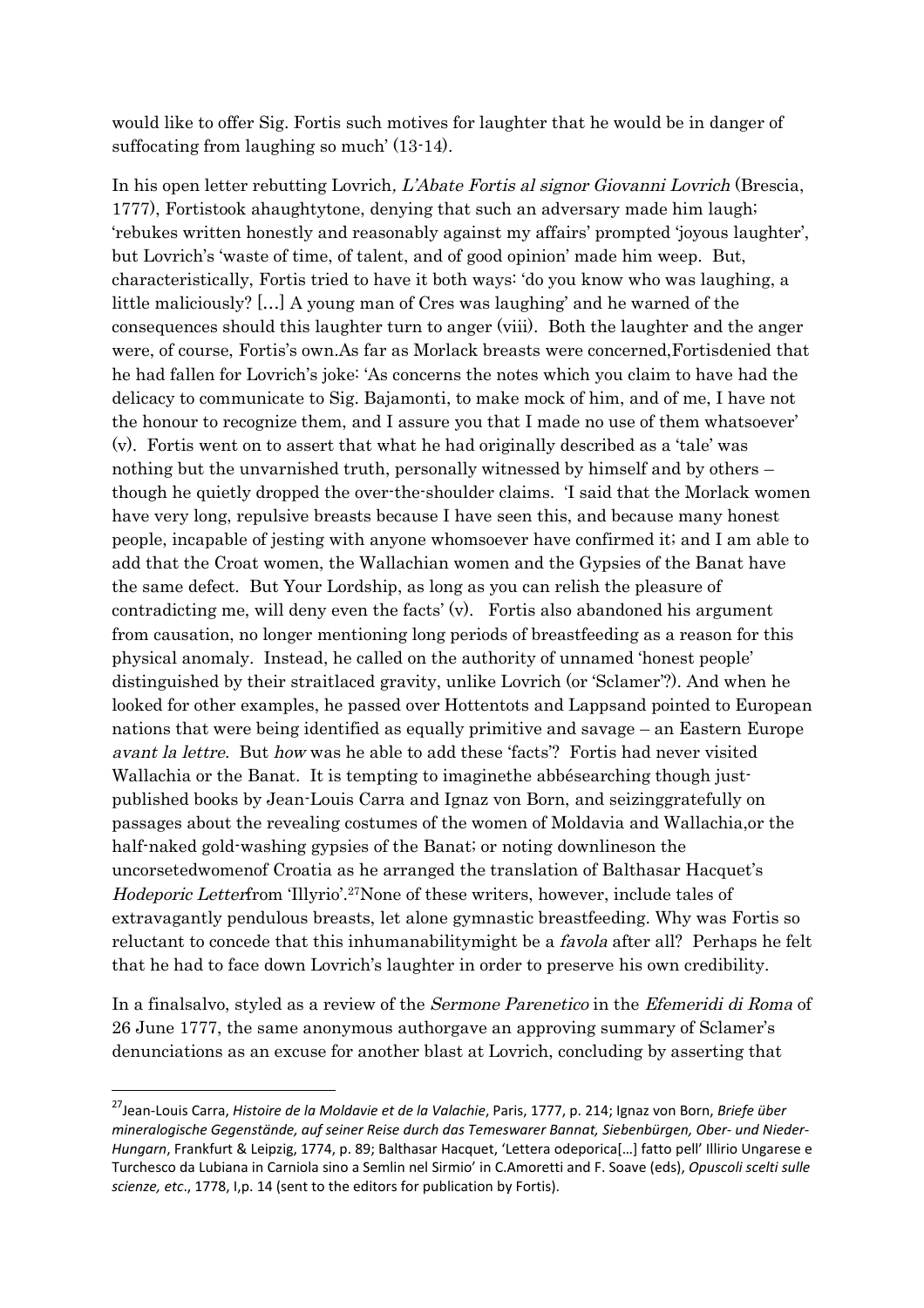the Morlack women would always be grateful to him for having 'defended their long, disgusting dugs with great energy'; 'if he had done nothing else than this, he would have been more sensible' (238). Whether Lovrich was right or wrong about Morlack breasts, his words on the subject could still be made a matter of laughter. Lovrich never had the chance to respond. By the end of 1777 he was dead of tuberculosis, still in his early twenties. Subsequently, bibliographers in Italy and Croatia spread a rumour that Lovrich had died of sheer pique at Fortis's final letter – though still others put the blame on Fortis's 'sanguinary words'.<sup>28</sup>

The confrontation between Lovrich and Fortis posed questions about ethnographic and autoethnographic authority in ways that anticipate debates inthe contemporary social sciences.<sup>29</sup> Whatpositions and experiences confer the authority to represent and judgecultures and peoples?What power relations underpin claims to this authority?What textual devices authorize the claims made? How are challenges resolved? For all Fortis's claims to rely solely on a sceptical empiricism, he was unwilling to rest his case on his own observationswhen it came to confronting a Dalmatian challenger. This emerges from his pseudonymous Sermone Parenetico. By inventing the Dalmatian 'Sclamer' to support his claims, Fortisin effect conceded authorityto an indigenous observer – pandering tothose 'fools' who believed that natives were better placed to speak about a culture. Publicly, however, heemphatically denied that locals were ipsofactobetter qualified to represent themselves: one of his main complaints about Lovrich was that he imposed on 'good people who believed that a Dalmatian must know the matters of his fatherland even without having studied them, more than a foreigner who had busied himself about them for some time' (though they were 'good people' only in print).<sup>30</sup> In his final letter, he completely rejected the notion that popular tradition could be of any value: 'the word of a stupid people is not to be confused with the venerable tradition I have mentioned elsewhere'  $(L'A \text{bate} \text{ Fortis}, \text{v})$ . This is not simply a matter of Fortis's real disdain for the people he claimed in print to admire. His dismissal of Lovrich as an uncivilized Morlack was clearly intended to undermine his adversary's authority as a scholarly interpreter of his own nation (as was the constant harping on Lovrich's youth, and the insinuations that he had not, in fact, written the book that bore his name). Ultimately, where he could not refute Lovrich, Fortisbasedhis authority on his own superior claim to 'civilization'.

In his turn, while Lovrich unhesitatingly agreed that he and the Morlacks were of the same nation, there are limits to Lovrich's claim to autoethnographic authority. He nowhere uses the phrase 'we Morlacks' –a mark not of ambivalence about his identity, but of his reluctance to speak for an entire culture. In his *OsservazioniLovrichhad* carefully noted the social connotations of the term 'Morlacco', which was applied only to peasants and shepherds (72), and in his Lettera he presents himself as an

<sup>&</sup>lt;sup>28</sup> B. G. da Bassano, *Serie dei testi di lingua e di altre opere importanti nella italiana letteratura*, Venice, 1839, p. 688; G. Valentinelli, *Bibliografia della Dalmazia e del Montenegro*, Zagreb, 1855, p. 25; cf. G. Vedova, *Biografia degli scrittori padovani*, Padua, 1831, I, p. 417; E. de Tipaldo, *Biografia degli Italiani illustri nelle scienze*, Venice, 1835, II, 241.

<sup>29</sup> See, for example,J. Clifford, 'On Ethnographic Authority', *Representations*No. 2, 1983, pp. 118-46; J. Buzard, 'On Auto-Ethnographic Authority', *Yale Journal of Criticism*, 16/1, 2003, pp. 61-91.

*<sup>30</sup>L'Abate Fortis al Signor Lovrich*, viii; Muljačić, 'Iz korespondencije', pp. 113-118.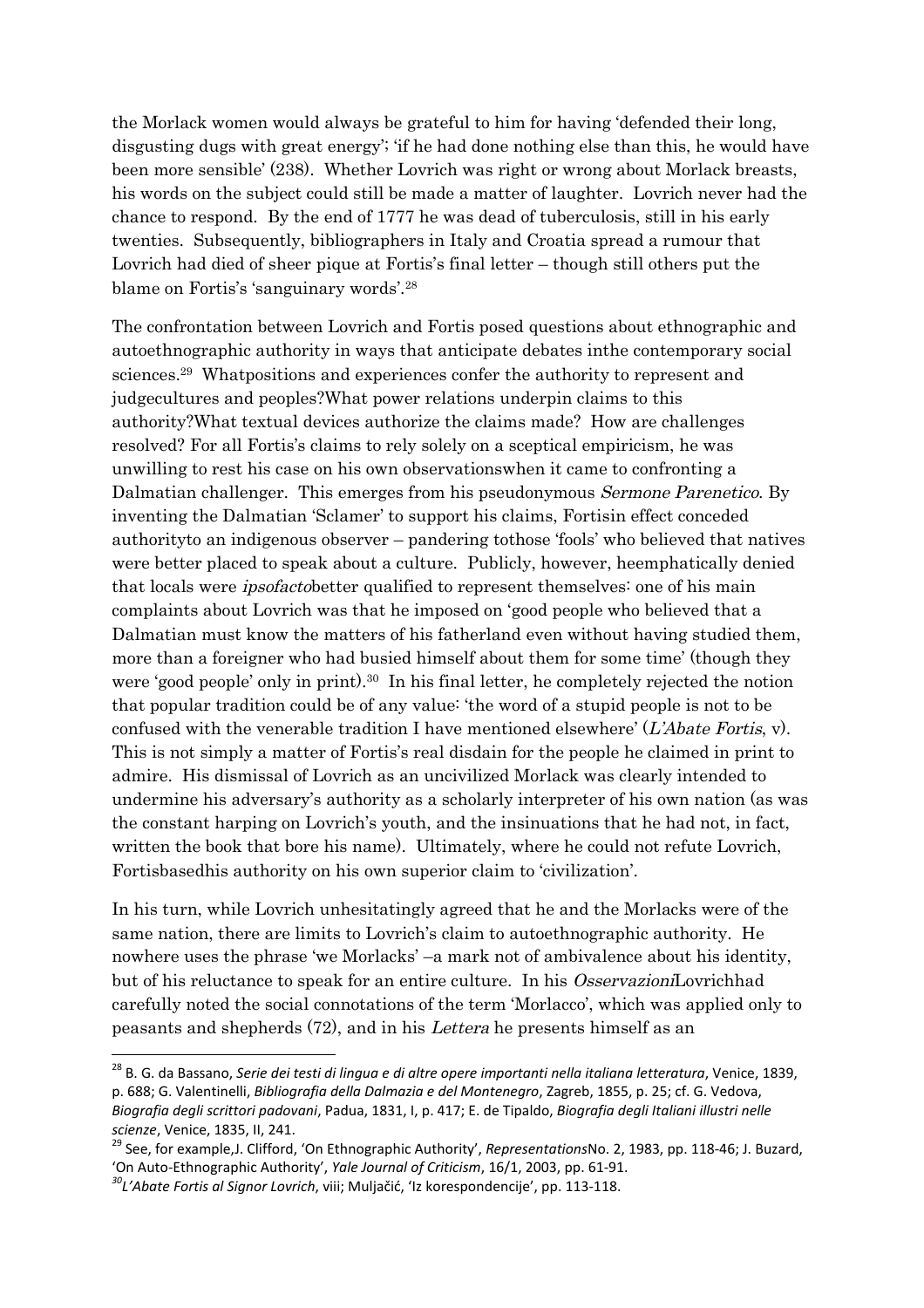engagedinvestigator of Morlack life, as well as their co-national. But like Fortis he too found that empirical evidence and reason, even bolstered with expert local knowledge, were not always enough to convince. Where Fortis resorted to a hierarchy of civilization, Lovrich responded with derisive laughter.

In his OsservazioniLovrich had objected to the way in which Fortis joked that pinesmoke was what turned the moustaches of the Morlacks black, protesting that the Italian 'wanted to make his readers laugh at the expense of others' (88). The exchanges that followed were laced with references to laughter: laughter anticipating the confusion of an inadequate adversary; the laughter to be had from two Slavs clawing at one another; the malicious laughter of a supposed co-national; laughter at the arrogance of a foreigner, 'no matter how civilized'; a practical joke written for a laugh; laughter that suffocates; honest witnesses incapable of jesting; joyous laughter at enlightenment and tears at fruitless animosity; laughter that turns to anger. It is telling that the participants choose the vocabulary of laughter over that of ridicule. Laughter at the ridiculous is involuntary and blameless, but ridicule relies on false, reprehensible laughter. Yet this laughterdid function to humiliate and discipline opponents. Some of it clearly aimed to assert a superior authority; some of it challenged hierarchy and exposed its weakness. From this perspective, the polemicists' laughter exposes Europe's lines of fracture in a familiar form: centre against periphery, natives against foreigners, East against West.

Mocking laughter runs through many travel polemics of the eighteenth and early nineteenth centuries. But thecross-cultural context imposed distinctive requirements upon polemical laughter, and complicates our understanding of its functions and consequences.<sup>31</sup>It is not enough to ask who laughed at whom. We must also askfor whom. Jeering at foreigners assumed an audience of compatriots, for the the outraged travelee as well as for the mocking traveler. But many travelees inviteda cosmopolitan readership beyond their native province to share their laughter at the pretensions of ethnocentric 'experts'. Lying behind this use of humour may have been the recognition that they needed to catch the attention of distant readers, even to amuse them, in order to get their counter-evidence heard.But in the process they constructed the Republic of Letters as a community of laughter that dissolved national or cultural boundaries, rather than reinforced them.Fortis's polemical laughter ultimately pitted civilized Europeans against Slavs, not just the savage Morlacchi (and it is telling that not even his Dalmatian partisans were willing to share his mirth in public). Lovrich's laughter placed no cultural or geographical boundaries on his implied audience: patriotic Dalmatians, learned Europeans, even Morlacks confronted with examples of Italian 'philosophical curiosity' could all join in.

The cultural differences that lay at the base of these polemics also encouraged the use of laughter as a weapon. Both travelers and travelees assessed the moral and

<sup>&</sup>lt;sup>31</sup>Dissatisfied with ahistorical, universalist approaches to humour, historians have begun to examine its techniques and functionsin socio-cultural context.In practice this has usually meantwithin a single national framework (e.g. A. Richardot, *Le rire des Lumières*, Paris, 2002, for eighteenth-century France). However, for an approach explicitly problematizing multi-cultural audiences, see *Cheeky fictions: laughter and the postcolonial*, ed. by S. Reichl and M. Stein, Amsterdam, 2005.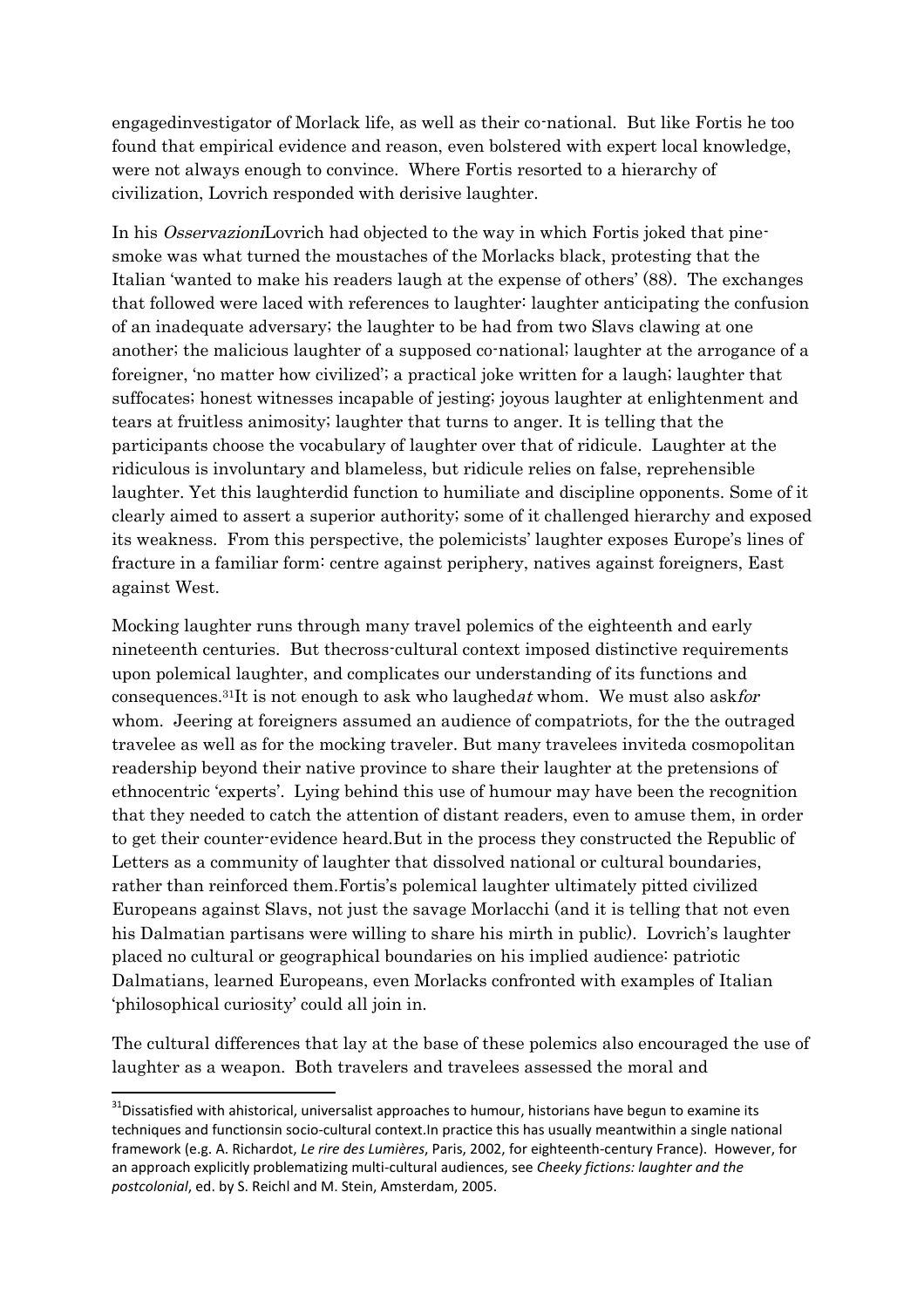civilizational character of a people from their own subjective,culturally relative perspectives. But how were they to agree what conformed to truth and reason in their interpretations when even physical facts – the size of women's breasts – could be a matter of dispute? Under such circumstances, winning the argument was more feasible than agreeing where the truth lay, and laughter at one's opponent could be more effective than rational criticism. Hence the popularity of the ad hominemattackmore generally; here however incommensurable cultural perspectives prompted the resort to laughter. Still, the jester ran the risk of undermining his authority with the jest. 'The biter bit' is a familiar moral; what is notablein thesecross-cultural polemicsis thatthe risk was, in fact,greater for for some than for others. Was mocking laughter compatible with civilization?After all, Fortis found it expedient to arrange for aDalmatian stand-in to do his laughing for him, while Lovrich's joke was used to prove that he was an uncivilized Morlack.

All the talk of laughter in the Fortis-Lovrich polemics wasn't, of course, the same as actually laughing. Like television's canned laughter, it was a way of bullying the reader to respond as desired. Did it work? Initial reviews show that the receptionwas mixed.One 1777 German review, promptly translated into English, remarked that Lovrich's objections to Fortis 'seem rather trifling, and uninteresting to readers of another country', though it commended 'some interesting or entertaining remarks of his own'. The reviewer was most entertained by the oddity of the customs attested by Lovrich, however, thus making laughable theprotests of this 'Morlacchian gentleman'. (The derisive oxymoron suggests a source close to Fortis.)32An anonymous 1778 Dalmatian appraisal of the Fortis-Lovrich polemic, on the other hand, dismissed spurious claims to authority and queried prompts to laughter. It was irrelevant whether the adversaries were 'learned or ignorant, young or old, noble or plebian, or of one nation rather than another'— the sole issue was whether their claims were true or false.33In assessing the character of the polemic, the writer aimed to judge whether 'crass ignorance', 'hidden passion' and 'the evil talent of biting, and falsifying the writings of others' were finally 'deservingmore of laughter or of tears' (5-6). Lovrich and Fortis were equally in the dock in this pamphlet, the trial carried out on the basis of systematically compared claims and counter-claims – with the exception of the 'Pietro Sclamer'sermon, since it had not been published under Fortis's name and thus 'the writer cannot be distinguished from the writings, nor the wit from the fancy dress' (6-7). Thisarbiterweighed the evidence abouta variety of issues in dispute, including the debate over Morlack breastfeeding. Hefound 'indisputable' Lovrich's assertion that he had communicated to Fortis's friend 'the truly ridiculous anecdote that the breasts of the Morlack women are so long that they let them hang over their shoulders'; and concluded 'that Sig. Abate Fortis hadsupped from them also' since he repeated the story in his Viaggio (11). Theimage of a breastfeeding abbé suggested that laughter was an appropriate response to this aspect of their quarrel, at least.

<sup>32</sup>*Göttingische gelehrte Anzeigen*, vol. 2, 1777, pp. 716-18; *Critical Review*, 1778, v. 46, pp. 385-86; see also *L'Esprit des Journaux*, Nov. 1776, pp. 37-44, based on a review in *Giornale enciclopedico*.

<sup>33</sup>*Saggiodiviso in due parti, sopra lecontroversie letterariedellaDalmazia*, *e di alcuni pezzi dell' opera intitolata Riflessioni economico-politiche del Sigr. Pietro Nutrizio*, Venice, 1778, p. 5; my thanks to Jelena Bulić for arranging the HAZU Library copy to be copied for me.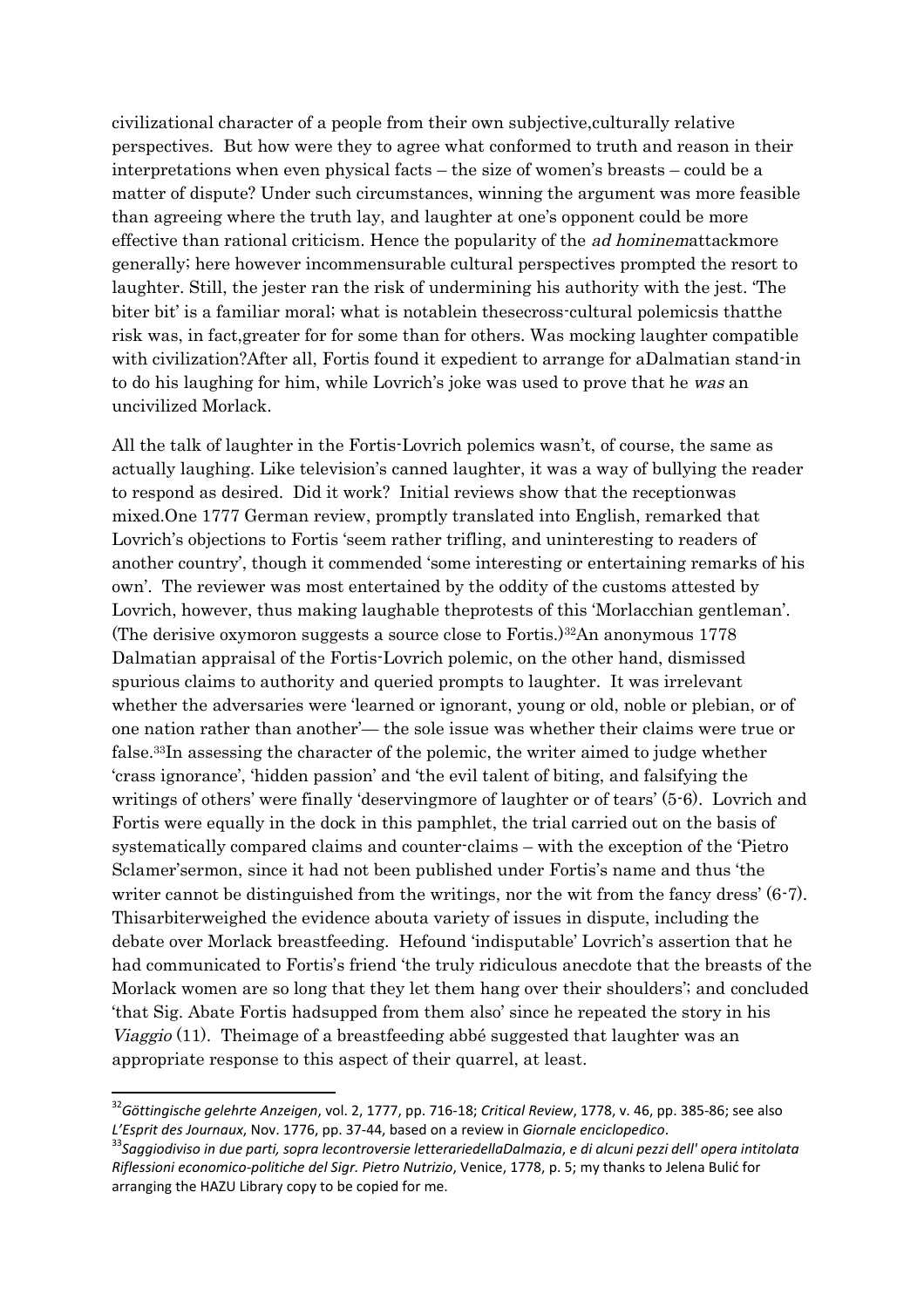This anonymous author pointed out that the Dalmatian literary controversies over the Fortis-Lovrich polemic were motivated more by a spirit of factionalism than by the matters ostensibly at stake.But note that thesefactionsdid not reflect a foreign/native division: both protagonists had partisans and enemies across Italy and Dalmatia.34However, the subsequent circulation of the works of the two writers was more uneven.Oncethe image of the primitive Morlacks caught the imagination of Europeans,both Fortis's and Lovrich's works were plundered and adapted as part of a literary Morlaccomania. This had little to do with the ethnographic authority either writer commanded, and much more to do with the fuel their writings offered to the Romantic imagination. It is not true, as sometimes claimed, that it was only Lovrich's biography of the bandit Sočivica that was translated for a foreign audience in search of exoticism; his Osservazioni were also translated into German, commended as an improvement on Fortis, though the editor noted that his objections to the Italian were 'somewhat presumptuous and unreasonable'.35But it was Fortis's work that reached an audience of natural historians of mankind, with his remarks on Morlack breasts cited as authoritative evidence for over-the-shoulder breastfeeding (including, in a nicely circular move, in a revised edition of Buffon's Natural History). Lovrich's rebuttal went unremarked. This is not simply a reflection of the greater circulation of editions of the abbé's work. The scholarlyreception of the tale confirms a new predisposition to accept savage characteristics in what had come to be a savage region of Europe.<sup>36</sup>

In Croatia, Lovrich's work was only rediscovered by scholarship in the early twentieth century, with his Osservazionitranslated in 1948 and incorporated into the national canon.<sup>37</sup> What is surprising is that his Lettera apologeticahasgone unread and, more astonishingly, the tale of his practical joke on Fortis is completely unknown. The Croat Marijan Stojković, writing the first modern account of the polemic in 1932, appears to have seen Lovrich's Lettera but if so he suppressed any mention of Lovrich's joke aboutMorlack breastfeeding to emphasize Fortis's greater accuracy,usingthe tale to score points in nationalist controversy with the Serbs. Stojković went so far as to state that some 'Vlachs' (i.e. Serbs) probablycould suckle over the shoulder – and cited oral poetry about the mother of the Serbian hero Miloš Obilić from Vuk Karadžić's Rečnik as evidence.<sup>38</sup> Later scholars seem not to have known of Lovrich's Lettera, or not to have read it.39It seems extraordinary that Lovrich's final work should have been neglected so

<sup>&</sup>lt;sup>34</sup>For contemporary gossip, C. Fisković, 'Josip Offner i Ivan Lovrić', 181-91. Bajamonti nursed a grudge against Lovrich long afterwards, for example demanding that his name be dropped from a work listing eminent Dalmatian writers; AMS, *Bajamontijeva pisma*, Bajamonti to G. Ferrich, 1 Apr. 1799.

<sup>35</sup>J. Fabri (ed), *Sammlung von Stadt- Land- und Reisebeschreibungen*, vol. 1, 1783, viii.

<sup>36</sup>Buffon, *Histoire naturelle, générale et particulière*, Paris, 1798, p. 367; J.F. Blumenbach, *De generis humani varietate nativa*, 1795, p. 237; J.-J.Virey, *Histoire naturelle du genre humain*, 2 vols. Paris, 1800, I, p. 367; Sir William Lawrence, *The natural history of man,* London*,* 1819; reissued 1848, p. 416.

<sup>37</sup>*Bilješke o Putu po Dalmaciji opata Alberta Fortisa i život Stanislava Sočivice*, tr. M. Kombol, Zagreb, 1948; on Lovrich's canonization, T. Shek Brnadić in *Discourses of collective identity in Central and Southeast Europe*, ed. B. Trencsényi& M. Kopeček, Budapest, 2006, I, p. 61.

<sup>&</sup>lt;sup>38</sup> M. Stoiković, 'Ivan Lovrić, pristaša struje prosvjetljenja u Dalmaciji: prosvjetne kritike i književne polemike u XVIII vijeku', *Zbornik za narodni život i običaje* 28/2, 1932, pp. 1-44.

<sup>39</sup> M. Kombol, the translator of Lovrich's *Osservazioni*, and the *Encikopedija Jugoslavije*, 1962, identify the *Osservazioni* as Lovrich's sole publication, as does Wolff, *Venice and the Slavs*, p. 258.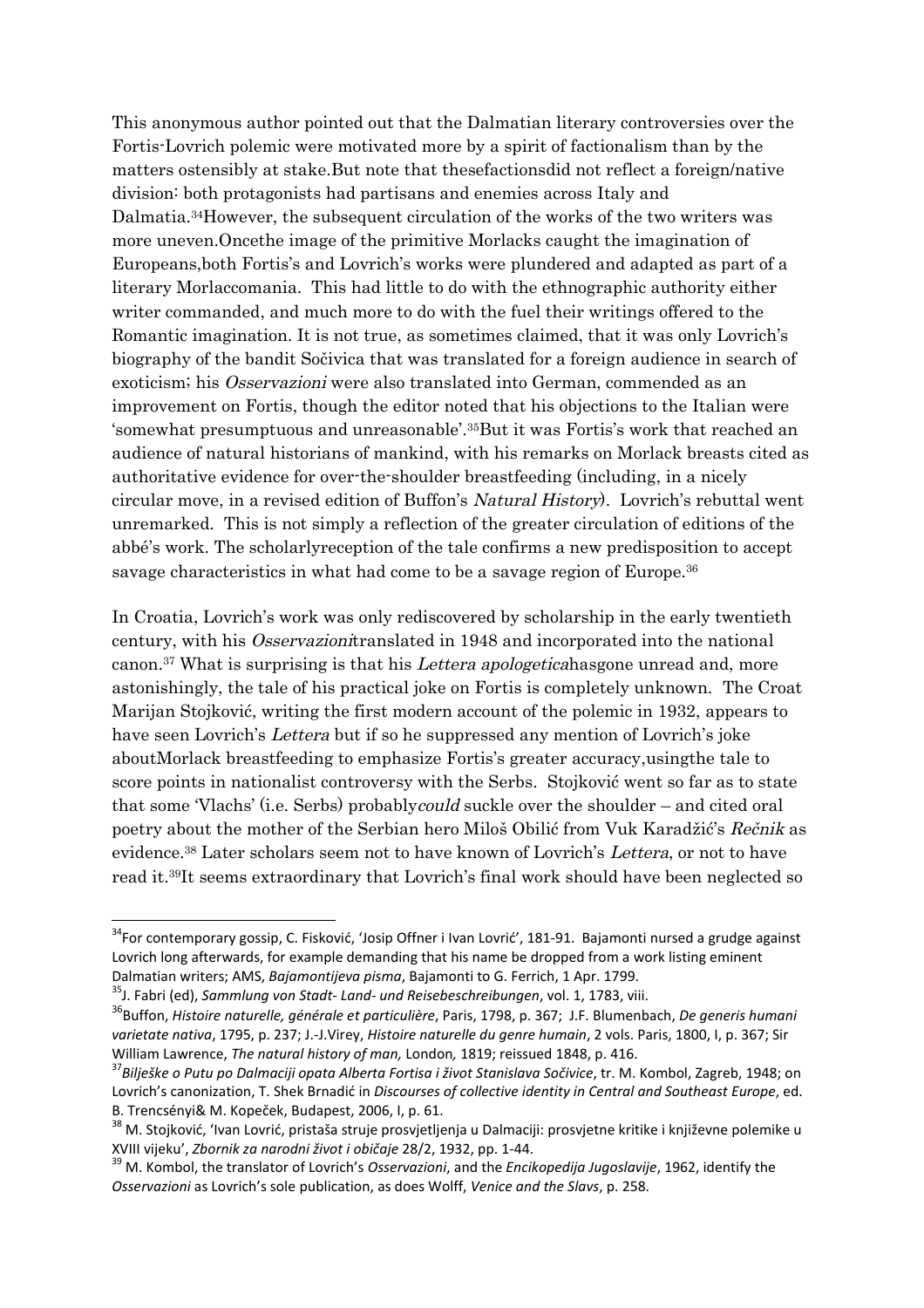comprehensively. The Australian concept of'cultural cringe', or excessivedeference toforeignauthority, seems appropriatehere.Until recently Croatian historiography has tended to followFortis's guidance in expressing gratitude for the way that his book made Dalmatia and the Croatsknown to Europe, while betrayinga slight embarrassment at the tone of Lovrich's criticism, even though valuing the information he collected. Only occasional critics have pointed out the way a national image aligned with Fortis's vision of the noble savagecould so easily backfire.<sup>40</sup>

Lovrich himself has been made to stand as a symbol of very different positions. Larry Wolff has interpreted the young Dalmatianas the quintessentiallyambivalent colonized subject, discovering himself and his people through western eyes, but internalizing these perspectives to his own detriment. The fashionfor primitivism is supposed to have awakened him to the value of the Morlacks as a discursive resource, but at the same time to have afflicted him with a fear of being tainted by barbarism through association.41This is excessive deference to particular strands of postcolonial theory,generalizing the power relations and discourses of high colonialism to other, very different circumstances. Lovrich's *Lettera apologetica*, in which he embraced the label of Morlack while pointing out that it was only his opponent who treated it as an insult, makes that interpretation untenable. Thoseeducated Dalmatianswho feared to be thought barbarian when they spokethe Illyrian language didn't demonstrate colonial ambivalence either, though Lovrich might have preferredit so. But they didn't need to, not yet. The division between Italian and Dalmatian was not so absolute in the eighteenth-century Venetian world. It was perfectly possible to be Slav in origin and even in loyaltiesbut Italian by culture, without needing to choose one or the other. It wasreally Fortis – uncertain whether the epithet 'Morlack' was praise or insult – who was ambivalent. It would take an exclusive national consciousness on the one hand, and a morally-loaded distinction between civilization and savagery on the other, to create the absolute divisions needed forself-abnegating Croatian cultural cringe.

Contrariwise, the Croatian ethnologist Dunja Rihtman-Auguštin has used Lovrich as an emblem of the engaged native ethnographer confronting the detatched foreign anthropologist. For Rihtman-Auguštin, Lovrich's attempt to demonstrate that the Morlacks differed from Hottentots and that the Italian was wrong about their breasts illustratesa persistentstand-off 'between us, the natives, and them, the sophisticated foreign European intellectuals in search of the innocence and pastoral liberty of the pastoral centuries', whose judgements carry 'the intellectual authority of the times' whether pre-Romantic primitivism or up-to-date theories of nationalism.42Her article went on to call for 'a dialogue between *their* authoritative theories and *our* insights',

<sup>40</sup> E.g. M. Krleža, 'O nekim problemima *Enciklopedije'*, *Eseji, V,* Zagreb, 1961; see also N. Markulin, '"Prijatelj našega naroda": Prikazbe Drugoga u djelu *Viaggio in Dalmazia* Alberta Fortisa', *Povijesni prilozi,* No. 38, 2010, pp. 213-33.

<sup>41</sup> In *Venice and the Slavs,* pp. 246-49; more categorically in 'The spirit of 1776: Polish and Dalmatian declarations of philosophical independence', in *History of the Literary Cultures of East-Central Europe*, ed. M. Cornis-Pope and J. Neubauer, vol. 3, 2004, pp. 294-306.

<sup>42</sup> D. Rihtman-Auguštin, 'Etnoantropolog na domaćem terenu: promatrač ili svjedok', in *Etnologija i etnomit,* Zagreb, 2001, pp. 181-97.